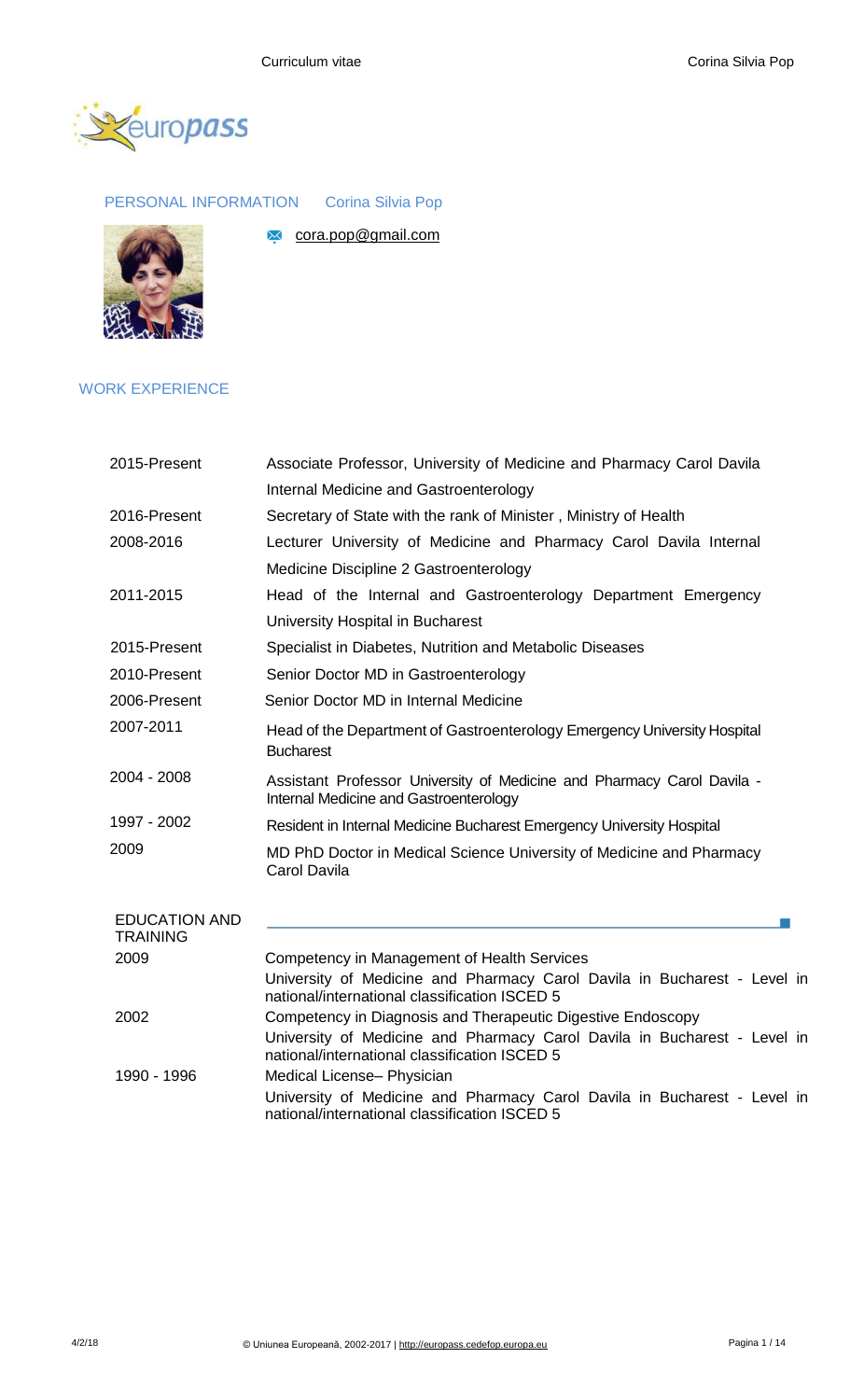| Mother tongue                         | Romanian                                                                                                                            |                                                                              |                                                                                                                                                                                                         |                                                                                                                      |                                                                                                                                                                                                                                                                                                                                                                                                                                                                                                                              |
|---------------------------------------|-------------------------------------------------------------------------------------------------------------------------------------|------------------------------------------------------------------------------|---------------------------------------------------------------------------------------------------------------------------------------------------------------------------------------------------------|----------------------------------------------------------------------------------------------------------------------|------------------------------------------------------------------------------------------------------------------------------------------------------------------------------------------------------------------------------------------------------------------------------------------------------------------------------------------------------------------------------------------------------------------------------------------------------------------------------------------------------------------------------|
| Other language(s)                     | <b>UNDERSTANDING</b>                                                                                                                |                                                                              | <b>SPEAKING</b>                                                                                                                                                                                         |                                                                                                                      | <b>WRITING</b>                                                                                                                                                                                                                                                                                                                                                                                                                                                                                                               |
|                                       | Listening                                                                                                                           | Reading                                                                      | <b>Spoken</b><br>interaction                                                                                                                                                                            | Spoken<br>production                                                                                                 |                                                                                                                                                                                                                                                                                                                                                                                                                                                                                                                              |
| English                               | C <sub>1</sub>                                                                                                                      | C <sub>1</sub>                                                               | C <sub>1</sub>                                                                                                                                                                                          | C <sub>1</sub>                                                                                                       | C <sub>1</sub>                                                                                                                                                                                                                                                                                                                                                                                                                                                                                                               |
| French                                | <b>B1</b>                                                                                                                           | <b>B1</b>                                                                    | <b>B1</b>                                                                                                                                                                                               | A <sub>1</sub>                                                                                                       | A <sub>1</sub>                                                                                                                                                                                                                                                                                                                                                                                                                                                                                                               |
|                                       | Levels: A1/A2: Basic user - B1/B2: Independent user - C1/C2 Proficient user<br>Common European Framework of Reference for Languages |                                                                              |                                                                                                                                                                                                         |                                                                                                                      |                                                                                                                                                                                                                                                                                                                                                                                                                                                                                                                              |
| PERSONAL SKILLS                       |                                                                                                                                     |                                                                              |                                                                                                                                                                                                         |                                                                                                                      |                                                                                                                                                                                                                                                                                                                                                                                                                                                                                                                              |
| Organisational /<br>managerial skills | Health<br><b>EUS</b>                                                                                                                | <b>Emergency University Hospital</b><br><b>Emergency University Hospital</b> | hepatitis C National Health Insurance House<br>2018 – National Focal Point for Colorectal Cancer – JRC<br>2018 - HepHIV2019 member of Organising Committee<br>2016-present National Program Coordinator | • 2007-2011 Head of the Department of Gastroenterology<br>inflammatory diseases, the National Health Insurance House | <b>Bucharest</b><br>" 2011-2015 Head of Department of Internal Medicine III Bucharest<br>2013-2015 Member of the Commission of experts in Hepatitis and<br>• 2015 Member of the Commission of experts in the treatment of viral<br>• 2015 - present Secretary of State with the rank of Minister at Ministry of<br>" 2017 - member of Steering Group on Health Promotion, Disease<br>Prevention and Management of Non-Communicable Diseases DG-Sante<br>2016-present National Coordinator for Screening Programs financed by |

| <b>ADDITIONAL</b>  |
|--------------------|
| <b>INFORMATION</b> |

F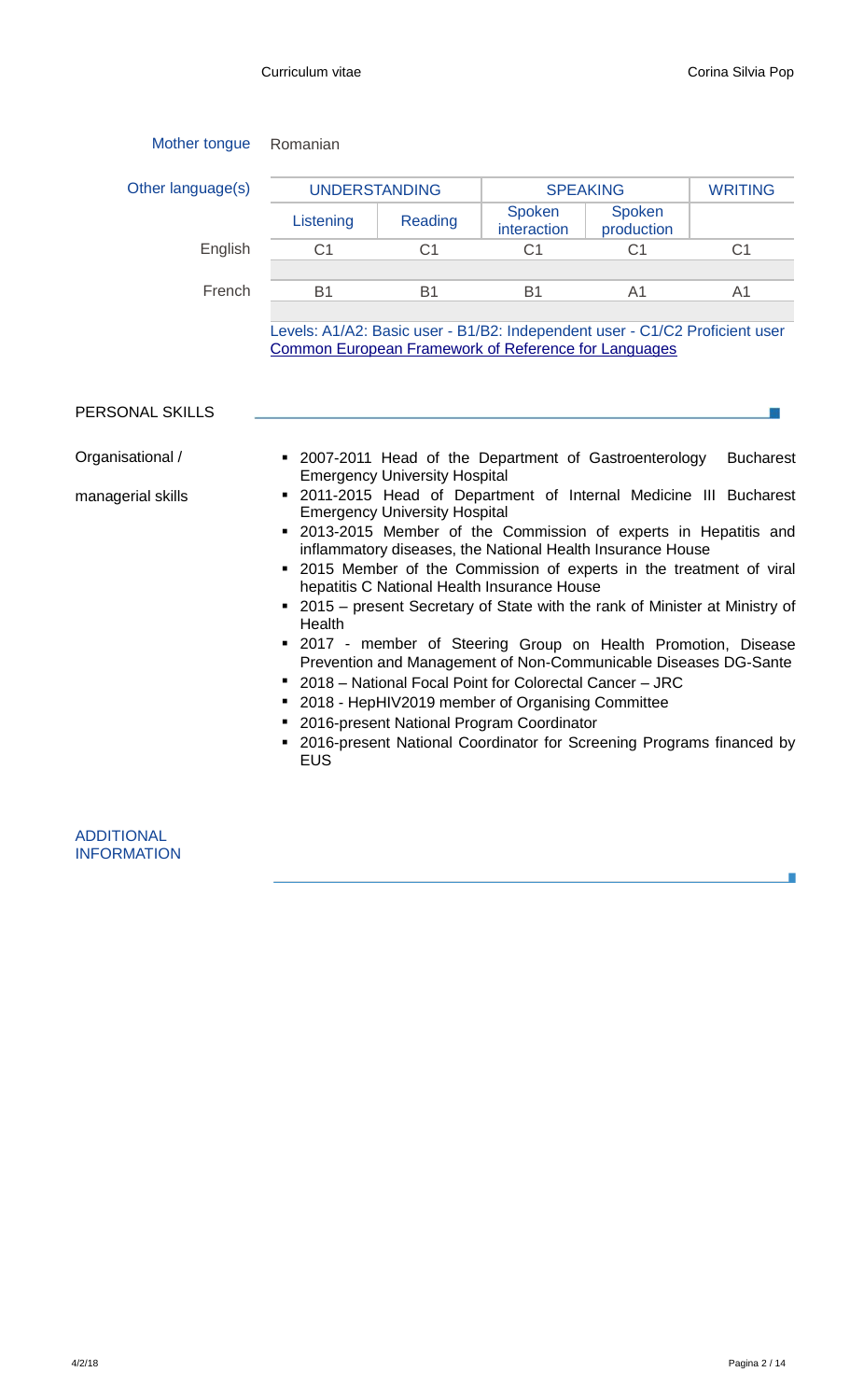- Affiliations Member of the Romanian Society of Internal Medicine SRMI
	- Member of the Romanian Society of Gastroenterology SRG
	- Member of the Romanian Society of Digestive Endoscopy
	- Member of the Board of Romanian Crohn and Colitis Club RCCC
	- Member of European Association for Study of the Liver EASL
	- Member of the European Society of Digestive Endoscopy ESGE
	- Member of the College of Physicians in Bucharest

**TRAINING COURSES** *The 33st Gastroenterology and endotherapy workshop GEEW* **Course**  Coordinator Mrs Nancy Beauprez Erasme Hospital Bruxelles **2015** *Curs de gastroenterologie și Hepatologie sustinut de Societate Romana* 

*de Gastroenterologie, Hepatologie și Endoscopie Digestivă,* Iași **2015** *The 32st Gastroenterology and endotherapy workshop GEEW* **Course**  Coordinator Mrs Nancy Beauprez Erasme Hospital Bruxelles **2014**

*Elevating Standards of Care Together Immunology Summit* Course Coordinator Mircea Diculescu, Călin Giurcaneanu, Ruxandra Ionescu; Bucharest **2014**

*Managementul relatiei cu pacientul* EVOACT Abbvie in partnership with Romanian Crohn's and Colitis Club, Bucuresti **2014**

*Using 15 Years of Anti-TNF eeperience to address 15 Clinical Challenges in Crohn's Disease* Course Coordinator Andreas Sturm MD; UEGW Berlin **2013**

*Advanced Masterclass Health Economics in Action for top health care managers in Romania*

*Pricing and Reimbursment Translation of clinical benefits to evidence based coverage decisions in contries with limited resources* Course Coordinator prof dr Zoltan Kalo Bucuharest

**2013** *The 31st Gastroenterology and endotherapy workshop GEEW*  **Course** Coordinator Mrs Nancy Beauprez Erasme Hospital Bruxelles **2013** *Invătămantul centrat pe student strategii de proiectare implementare si evaluare institutională*

*Modulul M2.2 Strategii centrate pe student* Formarea continua de tip "blended learning" Universitatea din Bucuresti POSDRU 57/1.3/S/6646 **2012** *Complications of inflammation and infection in the gastrointestinal tract*  EAGEN&SRGH Course Coordinator prof dr Malfertheiner Chairman EAGEN postgraduate Course Program Tg Mureș

**2012** *Premier Cours Intensif Franco-Roumain d'oncologie digestive*  Universite de Medicine Carol Davila; Course coordinator Ass. PhD Mircea Manuc Bucuresti **2012**

*Auditul intern Instrument de imbunatatire continua in sistemele de management in calitate* **SCQ** Inspect Quality Environmental OHSAS Management System Bucuresti **2011**

**Live Digestive Endoscopy International Workshop University Of Medicine** &Pharmacy Medical Clinic III Course Coordinator prof dr Cristian Gheorghe Cluj Napoca **2009**

**Teaching** activity

Teaching courses (Romanian/English module) for students 1998 – present

- year IV Digestive module
- year IV Pulmonology module
- year VI emergency medicine module
- Courses for students of the College of Midwives and Nurses Practical work activities students of years IV, VI 1998-present

Teaching activities for postgraduate students for family doctors, specialists internal medicine

Coordinator for residents 2014- Dec 2015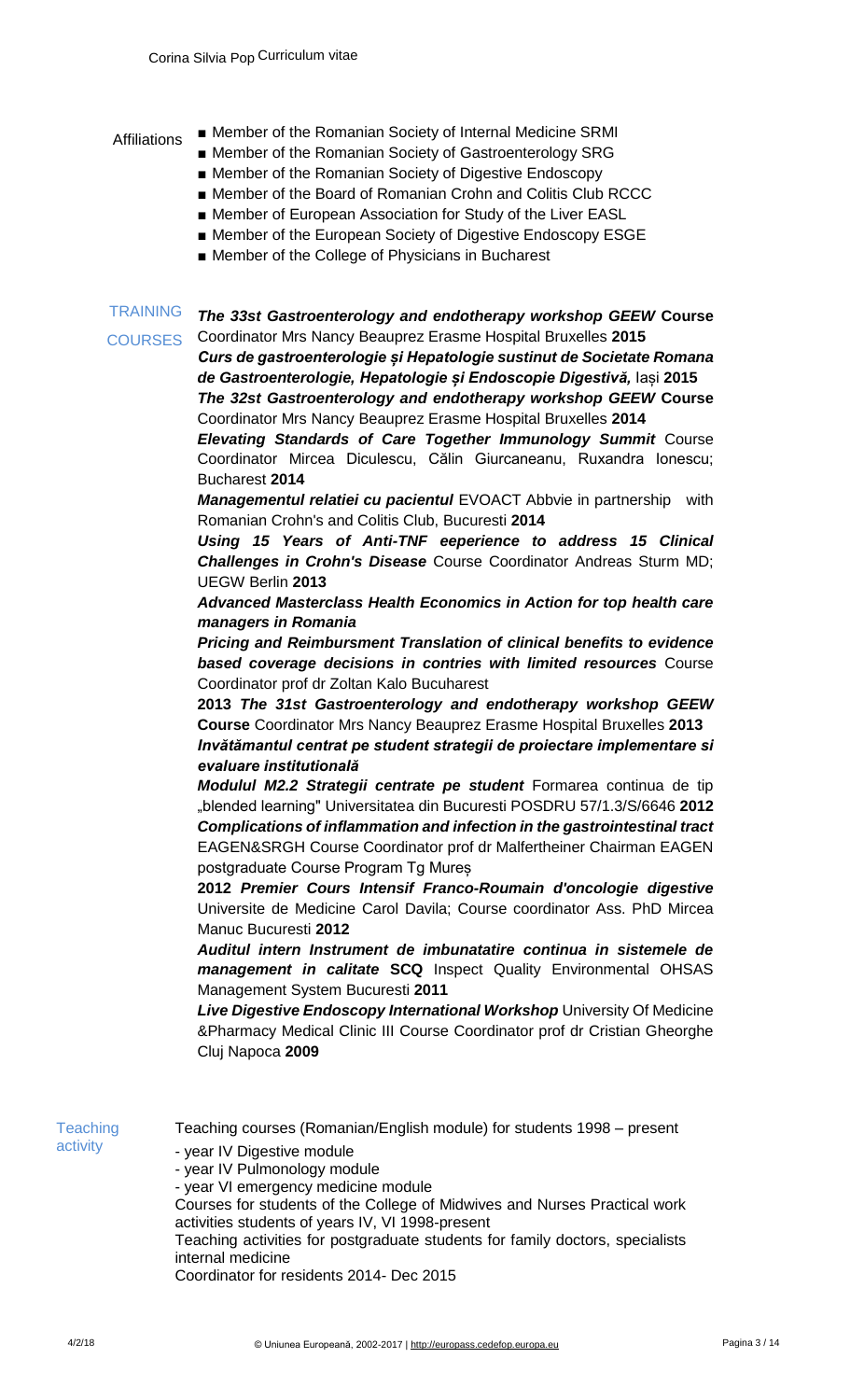| Participation in                                                   | Medicine, Gastroenterology, Family Medicine as a guest                                                      |
|--------------------------------------------------------------------|-------------------------------------------------------------------------------------------------------------|
| courses,<br>conferences,<br>congresses in<br>the field<br>Internal | Participation in the Specialty Examination and Primary School Exams -<br>Family Medicine, Gastroenterology. |
|                                                                    | Participation in exams for students of years IV and VI.                                                     |
|                                                                    | Coordinator of the National Residency Contest 2016, 2017                                                    |

PUBLISHING ACTIVITY

*New Definition Criteria of Myocardial Dysfunction in Patients with Liver Cirrhosis: A Speckle Tracking and Tissue Doppler Imaging Study* RC Rimbaş, SM Baldea, RDGA Guerra, SI Visoiu, M Rimbaş, **CS Pop,** Ultrasound in medicine & biology **2018** ISSN 0301-5629

*Real‐world efficacy and safety of ombitasvir, paritaprevir/r+ dasabuvir ribavirin in genotype 1b Patients with hepatitis C virus cirrhosis* **C** M Preda, CP Popescu, C Baicus, TA Voiosu, M Manuc, **CS Pop,** L Gheorghe, I Sporea, A Trifan, M Tantau, A Tantau, E Ceausu, D Proca, I Constantinescu, SM Ruta, M Diculescu, A Oproiu Liver International **2017;** DOI: 10.1111/liv.13550; Online ISSN: 1478-3231

*New Epidemiologic Data Regarding Hepatitis C Virus Infection in Romania* M Manuc, CM Preda, CP Popescu, C Baicuș, T Voiosu, **Corina S Pop,** et all. Journal of Gastrointestinal and Liver Diseases: **2017** JGLD 26 (4) 381-386; ISSN print: 1841-8724; ISSN on-line: 1842-1121. DOI: 10.15403

*Gamma-Glutamyl Transpeptidase Alteration As A Biomarker Of Oxidative Stress In Patients With Human Papillomavirus Lesions Following Topical Treatment With Sinecatechins* M Tampa, **Corina Silvia Pop,**et all. FARMACIA, **2017**, Vol. 65, 4 ISSN: 0014-8237 (for the Printed Edition) ISSN: 2065-0019 (for the On-Line Edition)

*Infliximab Biosimilar Versus Methotrexate For The Treatment Of Moderate To Severe Psoriasis* MI Sarbu, **Corina Silvia Pop,** R Georgescu; et al FARMACIA, **2017**, Vol. 65, 6 ISSN: 0014-8237 (for the Printed Edition) ISSN: 2065-0019 (for the On-Line Edition)

*Helicobacter pylori infection: old and new* S Diaconu, A Predescu, A Moldoveanu**, CS Pop,** Journal of Medicine and Life 2017 10 (2), 112–117. PMCID: PMC5467250; Online ISSN 1844-3117; Online ISSN 1844-3109 Print ISSN 1844- 122x;

*Metallic-Based Micro and Nanostructures with Antimicrobial Activity* **Pop CS,**  et all. Current Topics in Medicinal Chemistry 2015;15(16):1577-82; awarded paper; ISSN: 1873-5294 (Online) ISSN: 1568-0266 (Print) editura Bentham Science;

*Sindromul Hepatopulmonar.* LS Diaconu**, C Pop, C** Fierbințeanu-Braticevici – Internal Medicine/Medicina Interna, 2017 vol 14 (2) Online ISSN 1844-3117; Online ISSN 1844-3109 Print ISSN 1844-122x;

*Anemia in Inflammatory Bowel Diseases more than an extraintestinal complication* **Corina Silvia Pop,** et all. Rev. Med. Chir. Soc. Med. Nat., Iaşi – 2016 – vol. 120, no. 1

*Tuberculosis of the oral cavity* RM Nemeş**, CS Pop,** et all. Romanian Journal of Morphology and Embryology 2015; 56(2):521–525;

**Paraoesophageal Hernia Revealed By Small Pleural Effusion Elena Dantes, CS Pop,** Roxana Nemes Archives of the Balkan Medical Union 2016 vol. 51, no. 1, pp. 138-141 Celsius Publishing House; ISSN 0041-6940;

*Prevalence of Alcohol‐Related Medical Problems among Excessive and Heavy-Drinking Women in a Romanian Emergency Hospital* **Corina Silvia POP,** et all. Review of Research and Social Intervention 2015; ISSN (print): 1583- 3410 ISSN (electronic): 1584-5397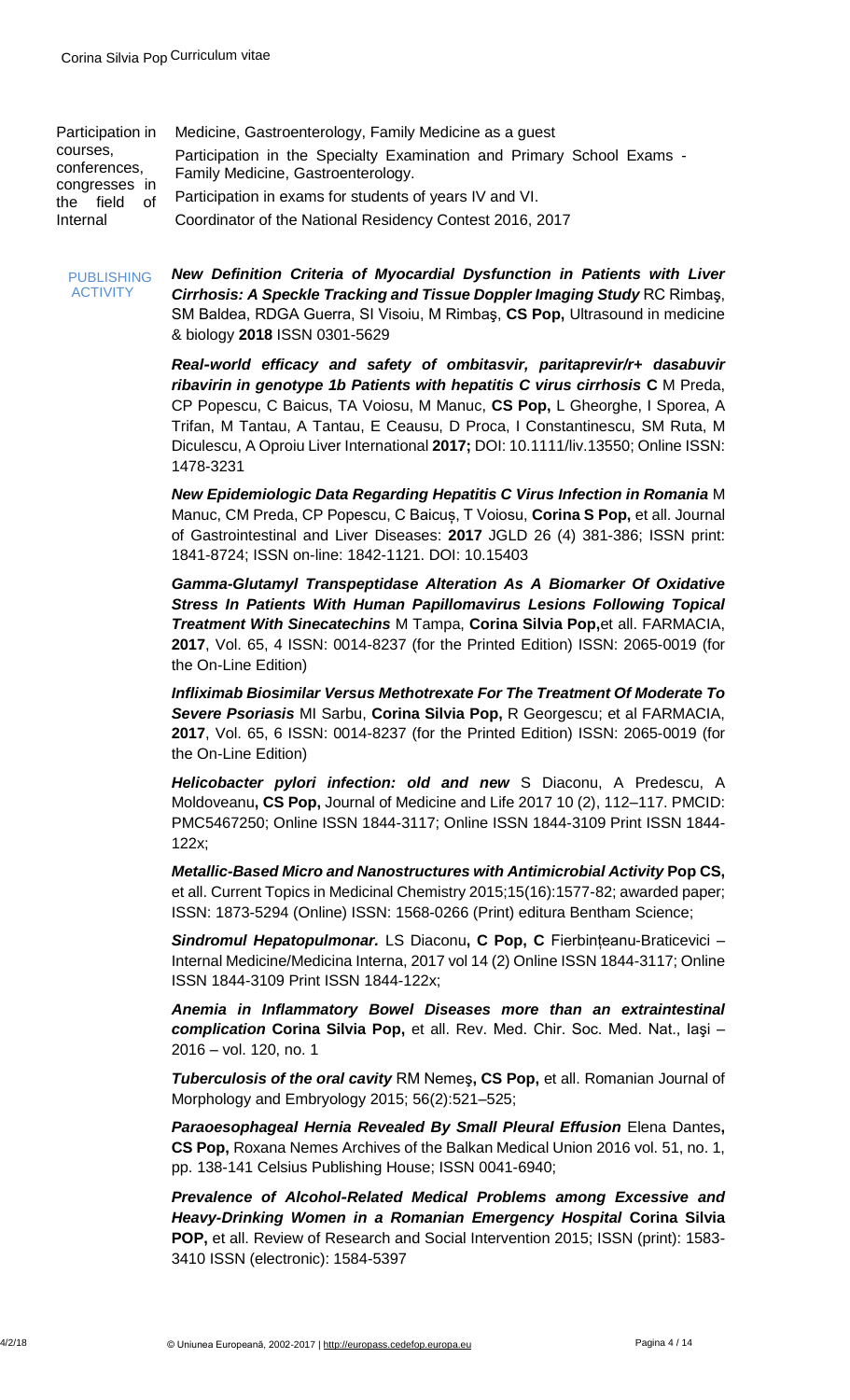*Biocompatible hydrodispersible magnetite nanoparticles used as antibiotic drug carriers* A Bolocan, Pop CS et all. Romanian Journal of Morphology and Embryology 2015; 56(2); PMID:20495737

*A Rare Complication of CMVInfection in Crohn's Disease - Hemophagocytic Syndrome* **Corina Silvia Pop,** G Becheanu, D Calagiu, P Jantea, DM Rădulescu, G Pariza, C Mavrodin, RM Nemes. **Romanian Journal of Morphology and Embryology** 56(4):3-6; 2015; ISSN:1220-0522 (print) ISSN:2066-8279 (on-line).

*Thoracic endometriosis with a long delay in diagnosis Nemes RM, Paleru C,* Dănăilă O, Ianoşi ES, **Pop CS,** Ditescu D, Streba CT, Nitu MF. Romanian Journal of Morphology and Embryology 2015; 56(1):295-300. PMID:20495737 ISSN:1220- 0522 (print) ISSN:2066-8279 (on-line).

*Pathophysiological Correlations In Gastro-Intestinal Lymphomas* Petruţa Jantea, AM Vlădăreanu, RM Nemes, C Dobrea, **Corina Silvia Pop. Revista Română de Anatomie funcţională şi clinică, macro- şi microscopică şi de Antropologie 2015;** Vol. XIV - Nr. 3:538-548; ISSN:1583-4026 (Print);

*The Epidemiology and the Nosology of Obscure Gastrointestinal Bleeding* A Tomescu, , **Corina Silvia Pop,** et all. **Archives of the Balkan Medical Union 2015;** vol. 50(3) pp. 386-391; Celsius Publishing House; ISSN:0041-6940;

*Upper Gastrointestinal Bleeding In Liver Cirrhosis Patients* **Corina Silvia Pop,**  et all. **Archives of the Balkan Medical Union 2015;** vol. 50(4) pp. 516-519; Celsius Publishing House; ISSN:0041 6940;.

*The Genesis ofInflammatory Bowel disease- Yesterday, Today,* **Tomorrow** D Calagiu, M Diculescu, RM, **Corina Silvia Pop. Archives of the Balkan Medical Union 2015;** vol. 50(3) pp 399-405; Celsius Publishing House; ISSN:0041-6940;

*A Comparison Between Cutaneous Tuberculosis And Leprosy* Mimi Nitu, M. Olteanu, C Călăraşu, M Olteanu, R. Vasiliu, C. Streba, P Postolache, A L Golli, **Corina Pop,** Roxana Maria Nemes. **Archives of the Balkan Medical Union 2015;**  vol. 50(1): 5-8; Celsius Publishing House; ISSN 0041-6940;

*Rolul Enterografiei CT în Evaluarea Sângerărilor Gastrointestinale Obscure*  Flavia Alina Tomescu, Dan Andronescu, **Corina Pop,** Roxana Călin **Revista Medicina Internă 2015;** volum XII (5): 59-68; ISSN:1220-5818;

*Septic knee arthritis in Crohn's disease biological therapy-free patient. Case report* **Pop C,** Calagiu D, Jantea P, Nemes R. **Journal of Medicine and Life 2015**  vol VIII (4); Online ISSN 18443117; Online ISSN 1844-3109 Print ISSN 1844-122x;

*Pulmonary complications of liver cirrhosis* **Corina Pop,** Nemes R, Mihălta n F. **Archives of the Balkan Medical Union 2015;** vol 50 (2): 262-267; Celsius Publishing House; ISSN 0041-6940;

*Liver diseases in pregnancy* **Corina Silvia Pop,** P Jantea, D Dobrin, A Tomescu, RM Nemes.. **Archives of the Balkan Medical Union 2015;** vol 50 (2): 246-249; Celsius Publishing House; ISSN 0041-6940;

*Complexity of Bedside Manners as a form of Communication* **Corina Silvia**  Pop. Volumul celei de-a X-a Conferințe Internaționale "Confluența Ideilor Inovatoare in cadrul temei "Limbă, Cultură Şi Civilizaţie" oragnizată de Universitatea Politehnica din Bucureşti Facultatea de Inginerie în Limbi străine Departamentul de Comunicare în Limbi Moderne; pp 249-254; CNCSIS 19; Editura Politehnica; ISSN: 2067-1628

*Pulmonary Rehabilitation In COPD* Paraschiva Postolache, **Corina Silvia Pop,**  Roxana Maria Nemes **Archives of the Balkan Medical Union 2015;** vol 50(1):61- 67; Celsius Publishing House; ISSN 0041-6940;

*Lymphangioleiomyomatosis is an update* Elena Dantes, Roxana Maria Nemes, OA Arghir, **Corina Silvia Pop,** C LToma. **Archives of the Balkan Medical Union 2015;** vol. 50(4) pp. 520-525; Celsius Publishing House; ISSN:0041-6940;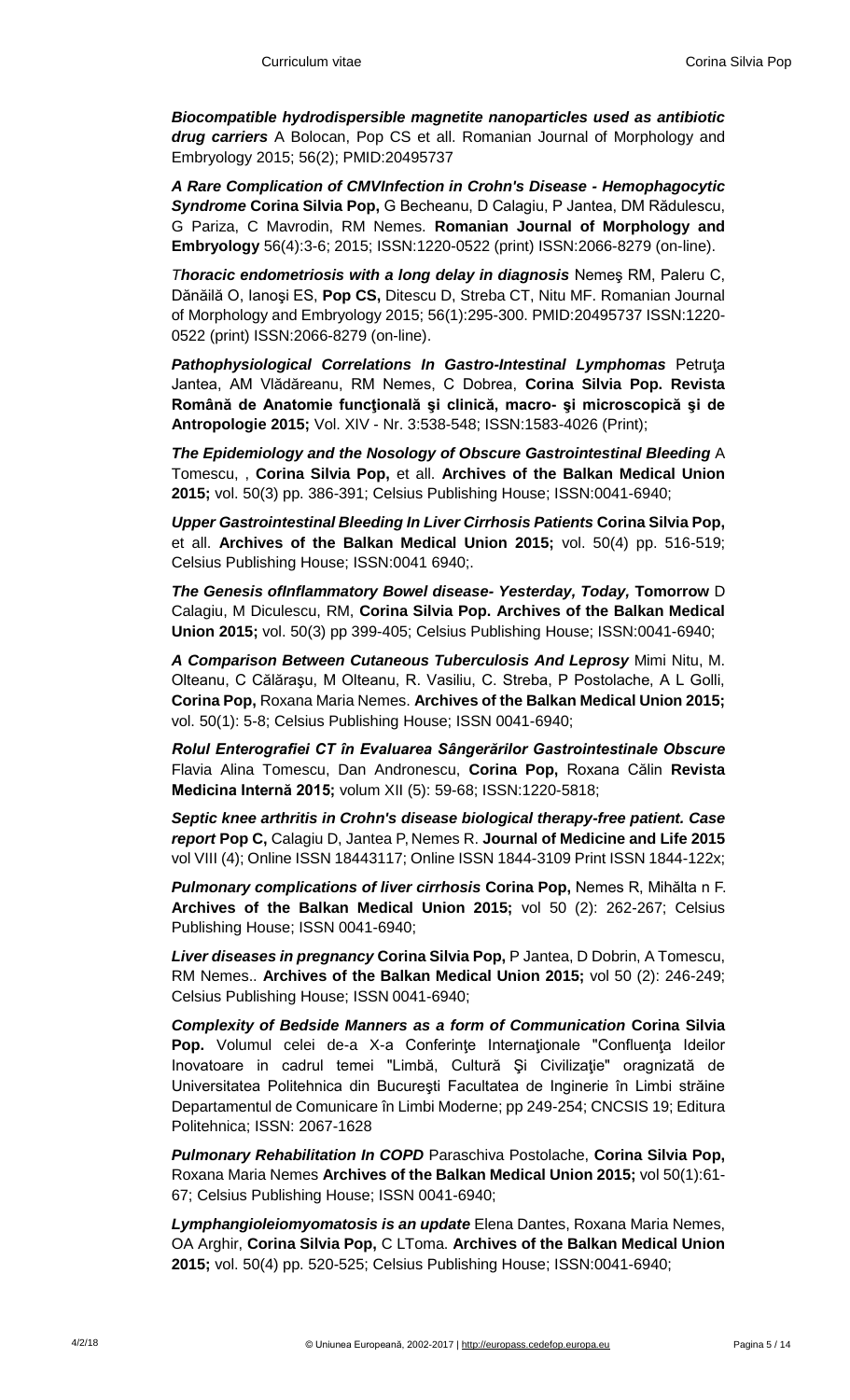*Pleural empyema and hepatic abscess in an immunosuppresed patient with hypopharyngeal cancer* Roxana Maria Nemes, **Corina Silvia Pop,** P Jantea, D Dobrin, D Calagiu, A Tomescu, E Dantes. **Archives of the Balkan Medical Union 2015;** vol. 50(4) pp. 550-554; Celsius Publishing House; ISSN:0041-6940;

*Massive upper gastrointestinal bleeding - complication of pancreatic pseudocyst* Mavrodin CI, **Pop CS** et all. Journal of Medicine and Life 2014. Vol. 7, Issue 2, April-June, pp.202-204; Online ISSN 1844-3117; Online ISSN 1844- 3109 Print ISSN 1844-122x;

*Surgical Approaches in Fulminant Ulcerative Colitis* **Pop CS,** Nemes RM, Pariza G. **Global Journal for Research Analysis 2014;** Vol:3, Issue:5 May; International Journal of Scientific Research; PRINT ISSN No. 2277-8160;

*Mastocitoza sistemică şi rolul clinicianului la graniţa dintre specialităţi* A. Tomescu, **C. Pop,** et all. **Revista Medicina Internă** volumul 11/2014.

*Hiposodemia la pacienţii cu ciroză - patogeneză şi perspective de tratament*  **C. Pop,** C. Fierbinţeanu-Braticevici. **Revista Medicina Internă** volumul 11/2014.

*Durerea Abdominală Acută. Probleme de diagnostic ale abdomenului acut din perspectiva echipei de gardă* **Corina Pop,** et all. **Durerea Revista Asociatiei Romane pentru Studiul Durerii 2014** Vol XXIV Nr. 2; ISSN 1220-8752

*One disease, three causes. Who's the culprit?* C Grigore, A Purcareanu, **Corina Pop** et al . Journal of Gastrointestinal and Liver Disease, Volume 26/Supplement 3 2017 - ISSN 2457-3876, ISSN-L 2457-3876

*Caracteristicile recurentei cancerului colorectal stadiile II si III la pacientii prezenti in Clinica de Oncologie a Spitalului Universitar de Urgenta Bucuresti*  **–** D. Chetroiu**, C Pop,** M Beuran et al. Journal of Gastrointestinal and Liver Disease, Volume 26/Supplement 3 2017 - ISSN 2457-3876, ISSN-L 2457-3876

*How does the environmental risk factors influence the prevalence of inflammatory bowel disease (IBD) in a retrospective study in Romania?* D. Calagiu, **C. Pop** et al. Journal of Gastrointestinal and Liver Disease, Volume 26/Supplement 3 2017 - ISSN 2457-3876, ISSN-L 2457-3876

*Mesenteric ischemia in a 26 year old female with preexisting liver disease* **–** Pintea I, **C Pop et al;** Journal of Gastrointestinal and Liver Disease, Volume 26/Supplement 3 2017 - ISSN 2457-3876, ISSN-L 2457-3876

*Epidemiological characteristics and factors associated with ulcerative proctitis progression* A Dimitriu, S Necula, B Cotruta, L Gheorghe, **CS Pop;**  Journal Of Crohns & Colitis 2016 VOL 10 S229-S229; https://doi.org/10.1093/eccojcc/jjw019.390

*Predictors of in-hospital mortality in cirrhotic patients with bacterial infection-related acute-onchronic liver failure* **Corina Pop,** et all. Journal of Gastrointestinal and Liver Diseases vol 24/supplement 1/ 2015 ISSN:2457-3876.

*An unusual cause of altered mental status in a cirrhotic patient. Appearances are deceptive. S* Diaconu, N Tiucă, A Predescu, **Corina Pop. Journal of Gastrointestinal and Liver Diseases** vol 24/supplement 1/2015 ISSN:2457-3876.

*Evaluation of treatment effectivness in IBD patients treated with biological agents IFX and ADA in Romania* D Dobrin, S Nicula, **Corina Pop,** L Gheorghe. **Journal of Gastrointestinal and Liver Diseases vol 24/supplement 1/2015**  ISSN:2457-3876.

*Ulcerative Proctitis Epidemiological Characteristics and factors associated with disease progression A Dimitriu, S Nicula, Corina Pop, C Gheorghe, A. Nicula, L Gheorghe.* **Journal of Gastrointestinal and Liver Diseases vol 24/supplement 1/2015** ISSN:2457-3876.

*Anticoagulant Therapy and outcome of patients with Liver Cirrhosis and nonmalignant portal vein thrombosis* S Iacob, C Ester, **Cora Pop,** R Iacob, C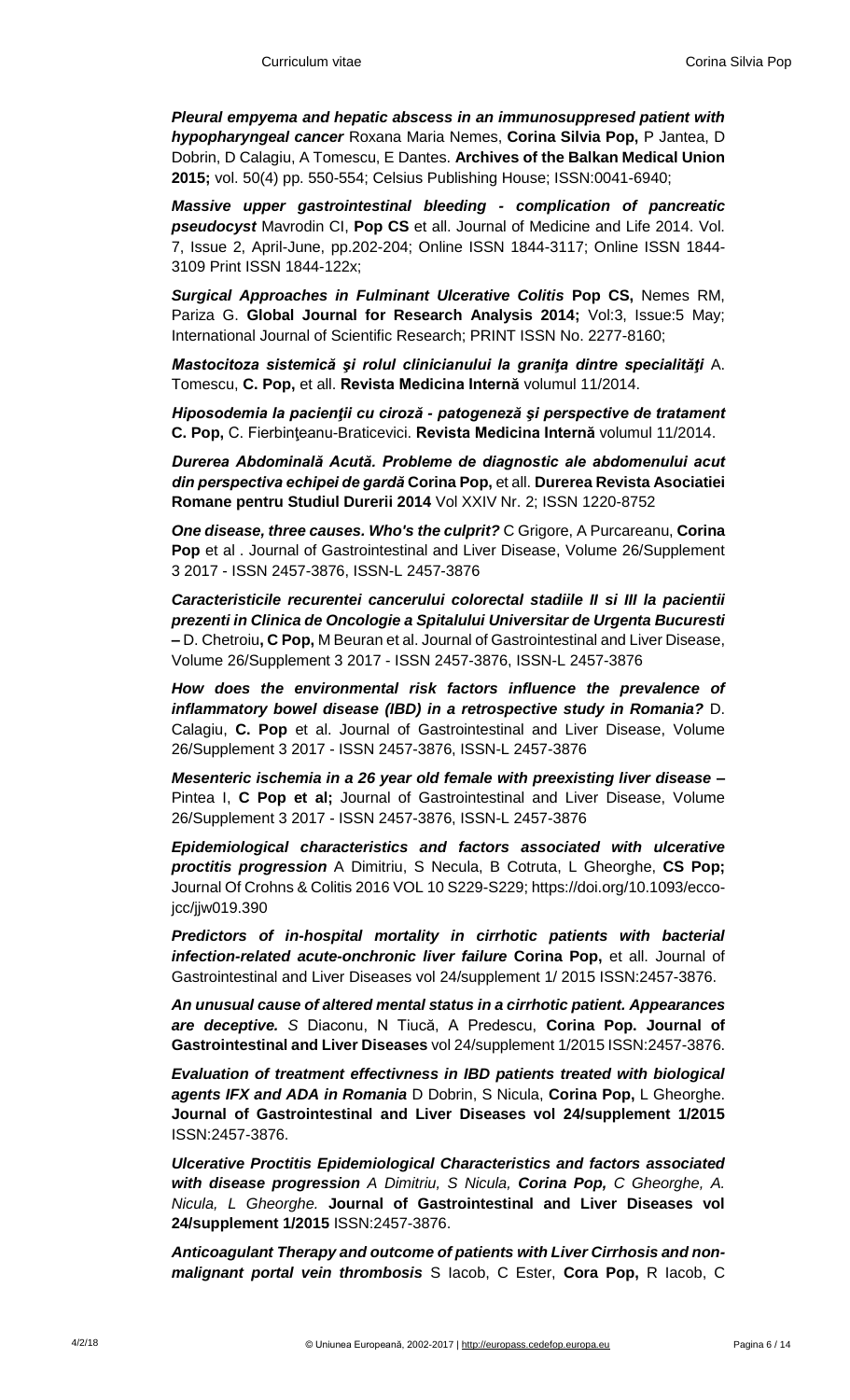Gheorghe, I Popescu, L Gheorghe. Rezumat acceptat pentru poster **EASL Monothematic Conference** Bucharest **ISI 2015**

*Spontaneous Bacterial Empyema: an uncommon infectious complication in cirrhosis* **Corina Pop, P** Jantea, et all. **Journal of Gastrointestinal and Liver Diseases vol 23/supplement 1/2014**

*Predictors of early mortality in cirrhotics patients after band ligation for acute variceal bleeding* **Corina Pop,** et all. **Journal of Gastrointestinal and Liver Diseases** vol 23/supplement 1/2014

*Rockall score value and surgical indication for re-bleeding in non-variceal upper gastrointestinal bleeding* Mavrodin Carmen iuliana, **Pop Corina Silvia,**  Pariza G. **Journal of Gastrointestinal and Liver Diseases** vol 23/supplement 1/2014

*Indication for transanal excision of low rectal cancer after radiotherapy in elderly - case series, patientsselection and followup* Pariza G, **Pop Corina Silvia,** et all. **Journal of Gastrointestinal and Liver Diseases** vol 23/supplement 1/2014

*Eficacitatea tratamentului şi evaluarea mortalităţii la pacienţii cu ciroză şi hemoragie digestivă superioară prin ruptură de varice esofagiene* **C. Pop,** et all. **Revista Medicina Internă** volumul 11/2014.

*Injuria Renală Acută şi valoarea criteriilor RIFLE ca predictori ai mortalităţii la pacienţii cu ciroză şi infecţii* **C. Pop,** A. Purcăreanu, N. Tiucă, S. Diaconu, P. Jantea, D. Chetroiu, D. Calagiu D. Dobrin, A Tomescu C. Fierbinteanu-Braticevici Braticevici. **Revista Medicina Internă** volumul 11/2014.

*Gastropareza diabetică- expresia neuropatiei vegetative a pacienţilor cu diabet zaharat.* Petruta Jantea, Denisa Dobrin, Dorina Calagiu, C. Dugan, Alina Tomescu, Roxana Nemeş, **Corina Pop.** Rezumat acceptat pentru prezentare orală prezentare de caz la Şcoala de Vară a Asociaţiei Romane pentru Diabet zahart şi boli de Nutriţie **2014** şi publicat în volumul de rezumate 2014

*Effect of albumin infusion on renal impairment and mortality in cirrhotic patients with infections otherthan Spontaneous Bacterial Peritonitis* **Corina Pop,** P Jantea, D Calagiu, D Dobrin, A Tomescu, et all. Journal of Gastrointestinal and Liver Diseases vol 22/supplement 1/ 2013 ISI IF = 1.855 ISSN:1842-1121.

*Factorii predictivi non-invazivi ai Hepatopatiei Grase Nonalcoolice (NAFLD)*  Carmen Fierbinţeanu-Braticevici, A Petrişor, L Tribus, R Uşvat, **Cora Pop,** E Panaitescu. **Journal of Gastrointestinal and Liver Diseases,** Vol 22/Supplement 1/2013 ISSN:1842-1121

*Retrospective analysis of surgical management in gastrointestinal bleeding*  G Pariza, Carmen Mavrodin, **Corina Sivia Pop. Journal of Gastrointestinal and Liver Diseases,** Vol 22/Supplement 1/2013; ISSN:1842-1121.

*Prognostic factors for in-hospital mortality in patients with nonvariceal upper gastrointestinal tract bleeding.* C Fierbinţeanu Braticevici, A Petrişor, L Tribus, **Cora Pop,** R Uşvat, C Baicuş. **Poster (Su 1913) din cadrul Digestive Disease Week 2013, Orlando SUA, publicat în Gastroenterology,**Supplement ISSN: 0016-5085

*Liver cirrhosis patients have subclinical biventricular myocardial dysfunction related to hepatic dysfunction* R.C. Rimbas, S. Mihaila, R. Dragoi, O.A. Enescu, N. Patrascu, M. Rimbas, S. Diaconu, **C. Pop,** D. Vinereanu. **Poster (P1523) în cadrul European Society of Cardiology Congress 365; rezumatul publicat în European Heart Journal, Oxford University Press Volume 34, Issue suppl 1, 2013, ISSN 1522-9645; print 0195-668x**

*Analysis of factors predictive of short-term mortality in patients with severe Alcoholic Hepatitis and validation of a new Alcoholic Hepatitis Score.* **Cora Pop,** Carmen Fierbinţeanu -Braticevici, C. Baicuş, L. Tribus, Adina Purcăreanu.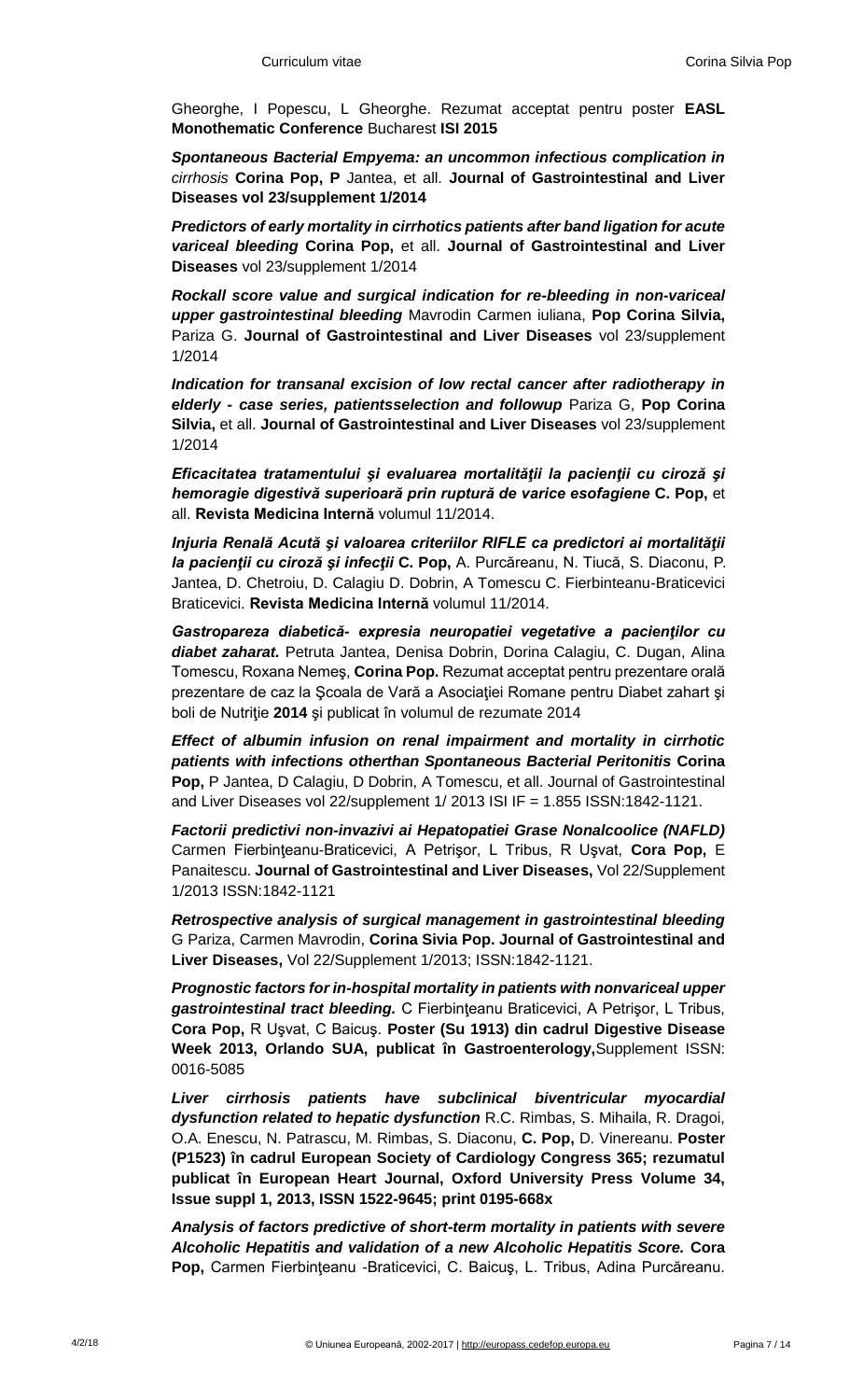**Journal of Gastrointestinal and Liver Diseases,** Vol. 21 Supplement 2/ 2012 ; ISSN:1842-112

*Prognostic factors for early mortality of patients with chronic alcoholic hepatitis on admission.* Carmen Fierbinţeanu - Braticevici, **Cora Pop,** L Tribus et all. **Poster (P1137) la United European Gastroenterology Week, UEGW Amsterdam, 2012. Gut, Supplement.** ISSN: 00175749.

*Utilitatea scorului prognostic Glasgow Blatchford în evaluarea riscului hemoragiilor digestive superioare şi necesitatea efectuării endoscopiei de urgenţă* **Corina Pop,** A Purcăreanu, S Diaconu, N Tiucă, C Fierbinteanu. **Revista Medicina Internă** volumul nr X de rezumate 2013. **AWARDED PAPER**

*Profilul etiologic al infecţiilor bacteriene în ciroza hepatică şi implicaţiile prognostice* A Tomescu, S Ene Matei, Baneote D, D Chetroiu, P Jantea, **Corina Pop,** C Fierbinţeanu. **Revista Medicina Internă** volumul nr X de rezumate 2013.

*Boala Hepatică* **alcoolică** L Tribus, A Pucăreanu, **Corina Pop**,D isacoff, C Fierbinteanu. **Revista Medicina Internă** volumul nr X de rezumate 2013.

*Rolul infecţiilor în prognosticul pacienţilor cu hepatita alcoolică severă cu indicaţie de corticoterapie* Pop C, Purcăreanu A, Andronescu D. **Romanian Journal of Hepatology,** volumul de rezumate al Congresului **2010;** ISSN:1841- 6187.

*De la diagnostic de urgenţă la tratament eficient în hemoragiile digestive superioare* D Andronescu, **Corina Pop,** A Purcăreanu. **Revista Medicina Internă**  volumul de rezumate **2009**

*Perspective Terapeutice in Fibroza Hepatică* **Corina Pop,** *D Andronescu.*  **Romanian Journal of Hepatology, 2009;** ISSN:1841-6187.

*Factorii de risc ai cancerului colorectal* **Pop C. Revista de Medicina Interna nr. 6/ 2009;** ISSN 1220- 5818;

*The functional sphincter of Oddi disorder* **Pop C,** Purcăreanu A, Purcarea M, Andronescu D. **Journal of Medicine and Life 2008;** Apr-Jun;1(2):118-29; Online ISSN 1844-3117; Online ISSN 1844-3109 Print ISSN 1844-122x;

*Tratamentul cancerului colorectal avansat.* **Pop Corina [Oncolog-](http://oncolog-hematolog.ro/)[Hematolog.ro](http://oncolog-hematolog.ro/) 2008**

*Primary Prevention And Screening For Colorectal Cancer. Pop Corina, Dan* Andronescu **[Medic.ro](http://medic.ro/) 2008;** ISSN 1564-3513

*Treatment of advanced colorectal cancer* **Pop Corina. [Oncolog-Hematolog.ro](http://oncolog-hematolog.ro/) 2008;** ISSN: 2066-8716

*Disfunctia de sfincter Oddi* D Andronescu **C Pop. Noutatea Medicală** Vol. 16 Nr. 1 martie **2008;** ISSN:1223-6929

*Patogenia disfunctiei sfincterului Oddi.* **Pop Corina Noutatea medicală 2008;**  ISSN:1223-6929

*Actualităti în diagnosticul si tratamentul peritonitei bacteriene spontane*  **Corina Pop,** A Zalutchi, D Andronescu. **Revista Medicina Internă** volumul de rezumate al Congresului CNMI **2008**

*Encefalopatia hepatică minimă* **Corina Pop,** *PDragomir, D. Andronescu.*  **Romanian Journal of Hepatology,** vol 4, Supplement 1; **2008** ISSN:1841-6187

*Preventia primară siscreeningul cancerului colorectal* D. Andronescu, **C Pop. Revista Medicina Internă** volumul de rezumate al CNMI **2007**

*Hepatitele cronice-dimensiunea socială.* **Pop C. [Medic.ro](http://medic.ro/) 2007;** ISSN 1564- 3513

*Peritonita bacteriana spontană.* **Pop Corina Noutatea medicală 2007;**  ISSN:1223-6929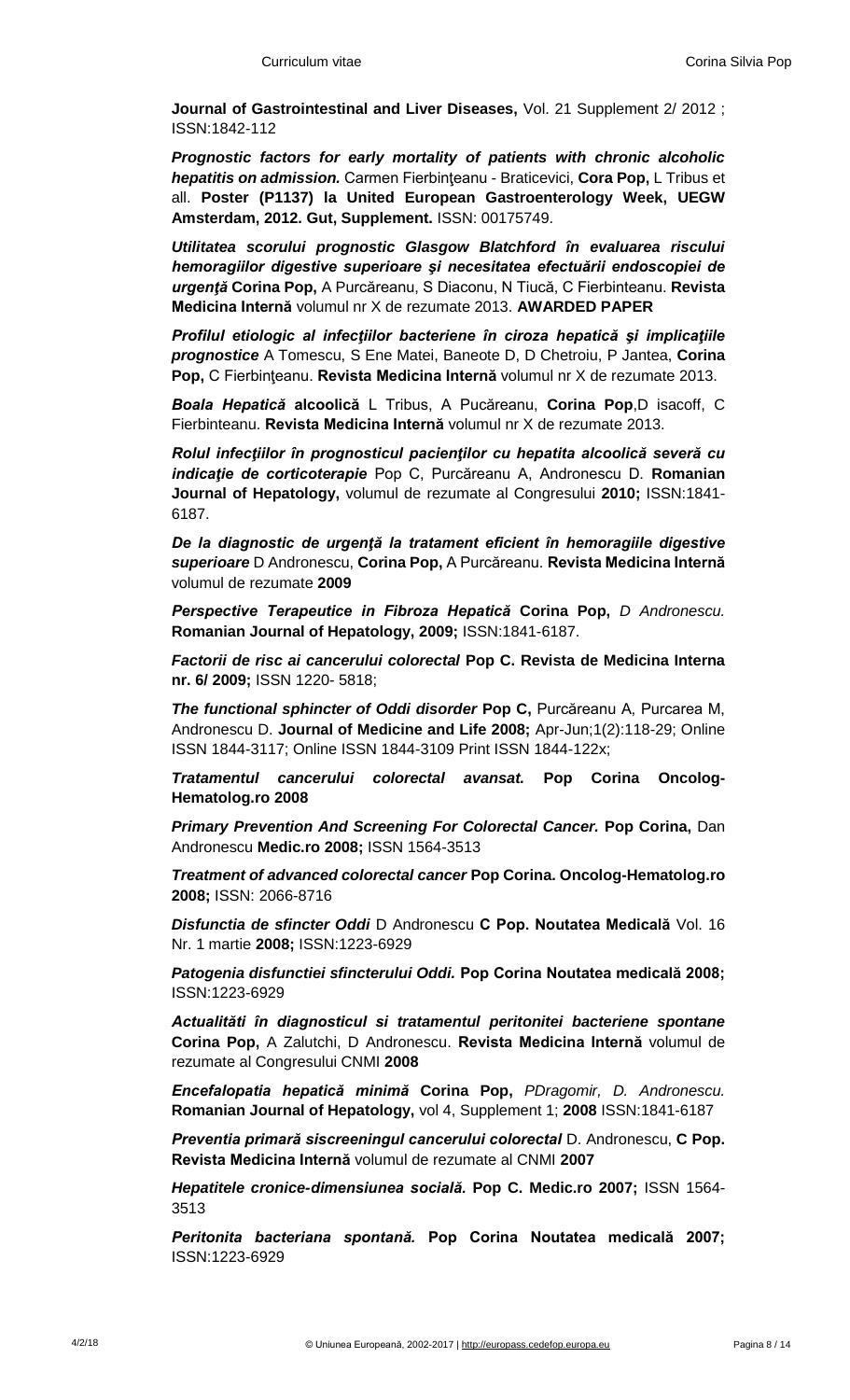*Peptidul timic în tratamentul cancerului colorectal* **Pop Corina[. Medic.ro](http://medic.ro/) 2007;**  ISSN 15643513

*Tumorile pancreatice neoplazice* D.Andronescu, **C Pop;** l**/olumul de rezumate al Simpozionului** National "Prof.Dr.Dimitrie Gerota", **2006**

*Ficatul în sarcina* **D.Andronescu, C Pop, A Zalutchi; Revista Medicina Internă volumul de rezumate al CNMI 2006**

*Ficatul si sarcina* **Pop Corina,. Noutatea Medicală** nr 5 **2006;** ISSN:1223-6929

*Factori de risc cardiovascular.* **Pop Corina,** [Medic.ro](http://medic.ro/) 2006; ISSN 1564-3513

**Tratamentul hemoragiei digestive variceale. Pop C. [Medic.ro](http://medic.ro/) 2006; ISSN 1564-313333** 

*Serie de cazuri clinice.* **Pop C. [Medic.ro](http://medic.ro/) 2005;** ISSN 1564-3513

*Diagnosticul actual al SCA* **Pop C.. [Medic.ro](http://medic.ro/) 2005;** ISSN 1564-3513

*Preventia si screeningul cancerului colorectal.* **Pop C. [Medic.ro](http://medic.ro/) 2005;** ISSN 1564-3513

*Istoria medicinii-serie de articole.* **Pop C. [Medic.ro](http://medic.ro/) 2005;** ISSN 1564-3513

*Hipoacuzia-drama unei dizabilităti.* **Pop C. [Medic.ro](http://medic.ro/) 2005;** ISSN 1564-3513

*Tratamentul modern al insuficientei cardiace.* **Pop C. [Medic.ro](http://medic.ro/) 2005**

*Tratamentul ulceruluipeptic.* **Pop C. [Medic.ro](http://medic.ro/) 2004;** ISSN 1564-3513

*Nutritia-mondentate sau necesitate* **Pop C.. [Medic.ro](http://medic.ro/) 2004;** ISSN 1564-3513

*Diagnosticul si tratamentul ascitei în ciroză.* **Cora Pop,** Adina Zalutchi, B. Mateescu, P. Dragomir, Maria Udeanu, Carmen Fierbinteanu, Dan Andronescu **Noutatea medicală 2002;** nr. 1; ISSN:1223- 6929

*Tratmentul pacientului cu astm* B. Mateescu, L. Greceanu, Maria Udeanu, Laura Tribus, Adina Zalutchi, **Cora Pop,** P. Dragomir, Cornelia Georgescu, Carmen Fierbinteanu, Dan Andronescu **Noutatea medicală 2002;** nr. 2; ISSN:1223-6929

*Tratamentul anginei pectorale stabile* P. Dragomir, **Cora Pop,** Adina Zalutchi, Maria Udeanu, Carmen Fierbinteanu, Dan Andronescu. **Revista Medicala Romana 2002;** vol. XLIX, nr.1; ISSN: 1220-5478 eISSN: 2069-606XISSN-L: 1220- 5478;

*Boala de reflux gastroesofagian* **Pop C.. Noutatea medicala 2001;** nr. 3; ISSN:1223-6929

*Orientari terapeutice in hipertensiunea portală din* ciroză D.Olteanu, Dan Andronescu, Corina Pop s.a. **Revista Terapeutica, Farmacologie si Toxicologie clinica, vol. IV, nr.4,** 2000 p-ISSN:1583- 0012

RESE ARCH GRAN **Directory of Research Grant won by national competition** " Research project relating to the setting up, management and operation of a center of excellence in collaboration with Gastroenterology " UMF Carol Davila 2015

TS

**Team Member research project** ' Good governance through Integrity and responsibility in the Romanian health system ' SMIS code 35002 co-financed from the European Social Fund and implemented by the MOH in partnership with for 2011-2015 Association Democracy Implementation

**Responsible for research project grants** ' Efficacy and Safety of APT036 (APROTECOL capsules) versus Simethicone in the Treatment of Functional Abdominal Bloating of Multicenter Randomized, Double-Blind, Parallel Group, Active-Controlled Clinical Study ( ESCAPE). CNA1212-14;

**Member of the advisory board Eu Horizon 2020 'to-reach'** *Towards a Joint European Research Programme on Health Systems* https // to-reach.eu

**Program Coordinator RO19 Health Initiative** *Norwegian Grants 2009-2014* http //www.eeagrants.ro / public-health-related initiatives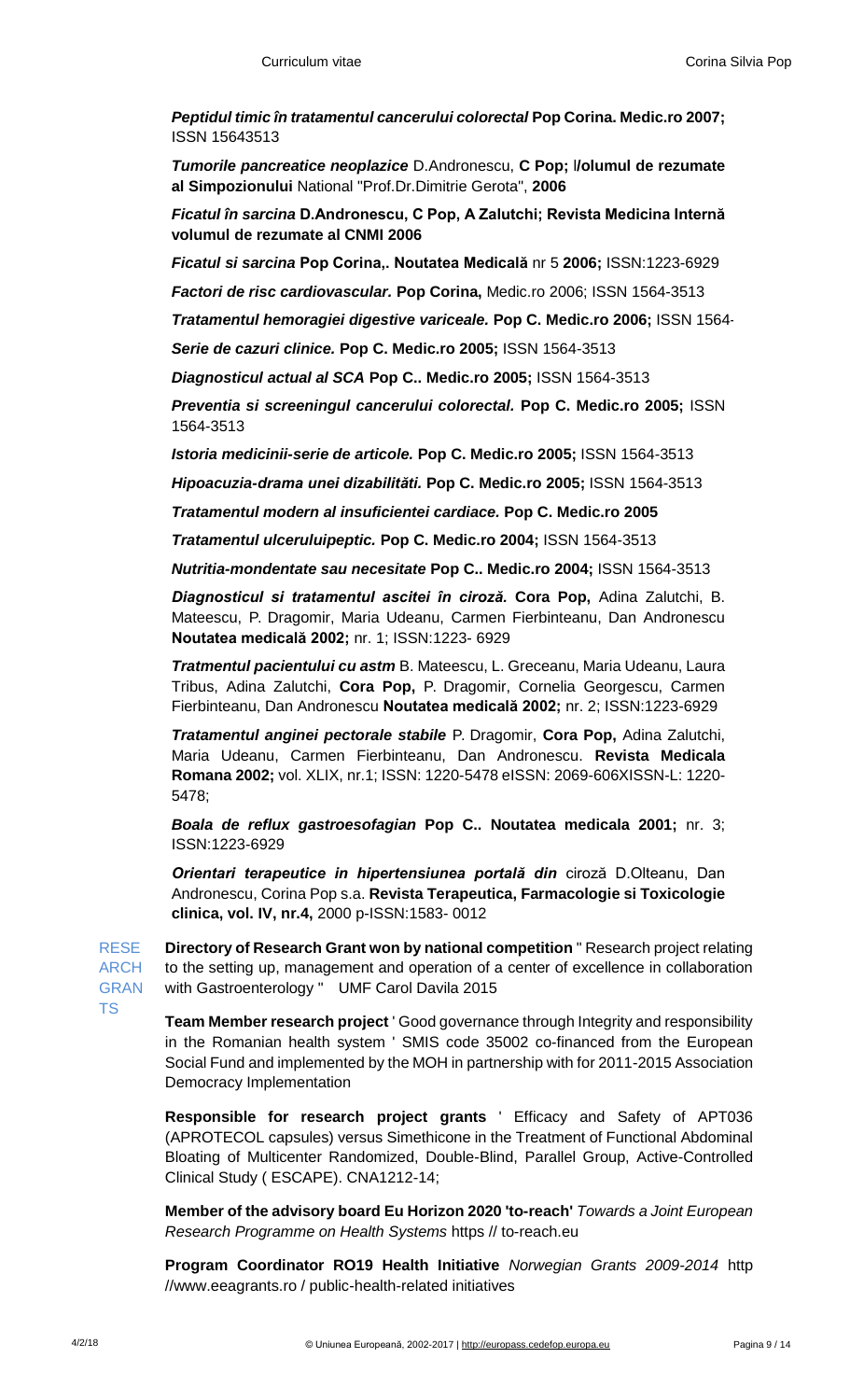## **Coordinator of the Health Thematic Fund of the Swiss-Romanian Cooperation Programme**

**Coordinator of the European Structural Funds POCU** Priority Axis 4 - Social Inclusion and Poverty Control

Member in the Advisory Board European Lets Hep C Project Coordinator **Instituto de Ciencias da Saude - Lisboa** http//www.letsendhepc.com/board.html

INTER NATIO **Organizer / Chair** of *Romanian Public Health Priorities In Non Communicalble Diseases Prevention And Control* together with European Commission DIRECTORATE-GENERAL FOR HEALTH AND FOOD SAFETY *Chair: Martin Seychell, Deputy Director-General,* **DG SANTE Bucuresti January 2018**

NAL AND NATIO **NAL** CONFE **RENCE** S

> **Chair and speaker** *Elimination of viral hepatitis in Romania Lesson Learnt and the way forward* **Romanian Hepatitis Meeting ACHIEVE Associations Collaborating on Hepatitis to Immunize and Eliminate the Viruses in Europe Bucuresti 2018**

**Chair** Round-Table *Patient Safety* Carol Davila University of Medicine and Pharmacy Congress 2018

**Speaker** Round-Table *Health Policy* Carol Davila University of Medicine and Pharmacy Congress 2018

**Chair and speaker in** Round-table *Chalanges in Viral Hepatitis* **National Congress of Gastroeneterology, Hepatology and Endoscopy Craiova 2018**

**Chair and speaker** in Round-table *Viral Hepatitis* **National Congress of Internal Medicine Calimanesti 2018**

**Chair and speaker** *Conference Chalanges in Internal Medicine* **National Congress of Internal Medicine Calimanesti 2018**

**Chair and speaker** of Joint Session with the Romanian Society of Gatroenterology *Nonalcoholic steatohepatitis and the management of type 2 diabetic patients* **INTERDIAB Bucuresti 2018**

**Chair and speaker** Noninvasive tests for Liver Diseases **5th Update on Hepatology Course Bucharest 2018**

**Chair and speaker** of Joint Session with the Romanian Society of Gatroenterology *Medical nutrition intervention in cirrhotic patient with diabetes* **INTERDIAB Bucuresti 2017**

**Chair and speaker** of Joint Session with the Romanian Society of Gatroenterology - **National Congress of the Romanian Society for Diabetes, Nutrition and Metabolic Diseases Brasov 2017**

**Chair and speaker** in *News in the field of digestive pathology* - **National Congress of Internal Medicine Calimanesti 2017**

**Chair** *Autoimmune and genetic liver disease* - **4th Update on Hepatology Course Bucharest 2017**

**Chair** Chair and Speaker - Workshop *Integrated approach of cancer and hepatitis prevention in Romania* organized by WHO and IARC Bucharest 2017

**Chair** - Norwegian Grants 2009-2014 Programmme Ro 19 *Iniatiatives in Public Health* Final Conference **Bucharest, 2017**

**Chair -** Meeting *European Public Health Challenges* EEA Grants 2014-2021 **Oslo, Norway 2017**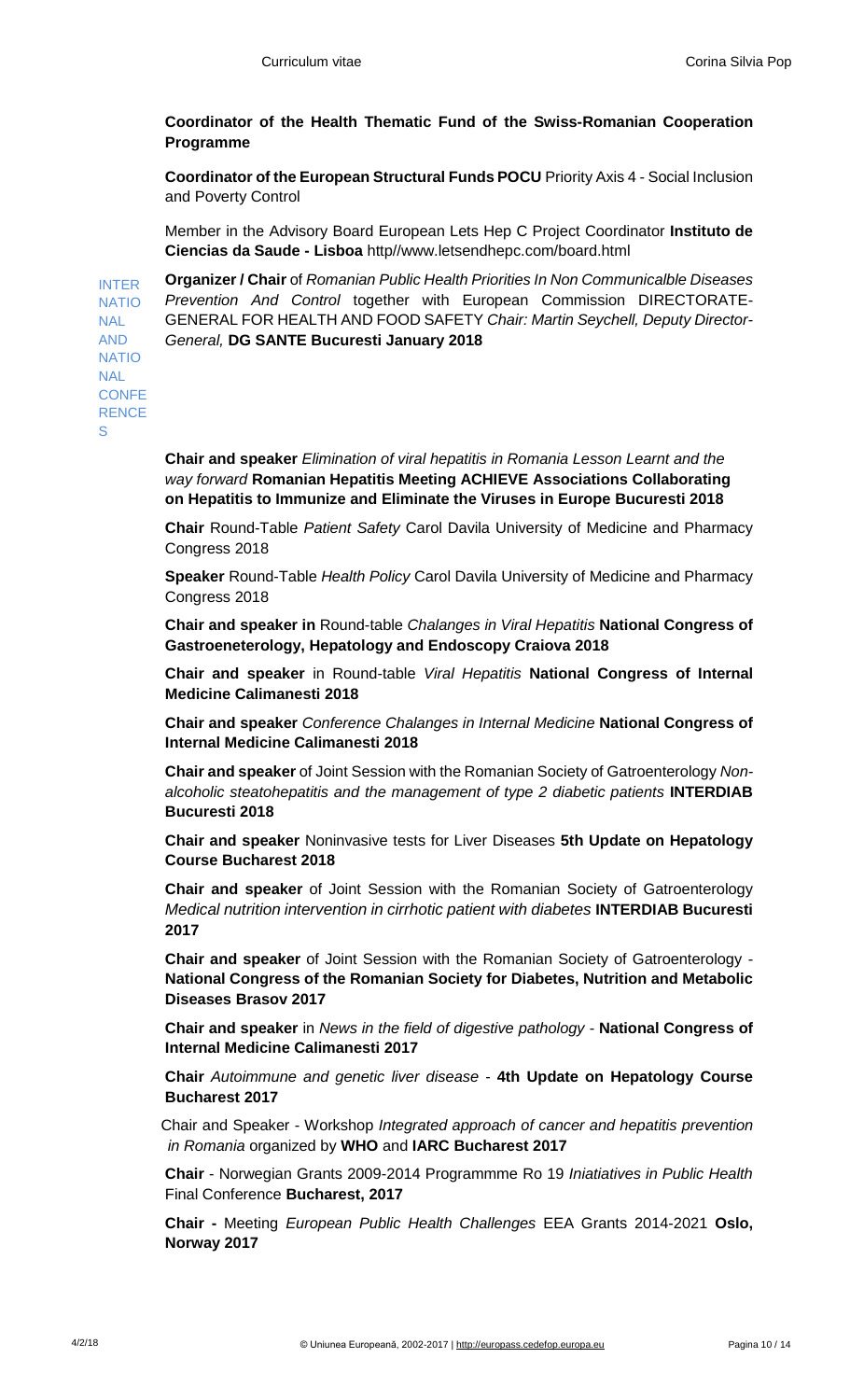**Speaker** *Conference Increasing access to Health Servicies Objective of the Romanian Health Reform Plan* **The Third Objective of Sustainable Development Goals WHO Policy - Policy Dialogue Cotroceni Bucuresti 2018**

**Speaker** - *ThinkHealth Conference* organized by Point Public Affairs **Bucharest 2018**

**Speaker –** Conference *"Provocările insuficienței cardiace în Uniunea Europeană – Cine este predispus riscurilor și cum pot beneficia pacienții de acces la examinare eficientă, diagnostic și tratament? - Studii de caz"* **The Heart Failure Policy Network and Eu Parliament Bruxelles 2018**

**Speaker** – *Noninvasive tests for Liver Diseases* **5th Update on Hepatology Course**  Course Directors Prof Liana Gheorghe and prof Anca Trifan **Bucharest 2018** 

**Speaker** – *Digestive diseases in Romania - Opportunities in Health services in Gastroeneterology* **National Congress of Gastroeneterology, Hepatology and Endoscopy Craiova 2018**

**Speaker** - *Conference of the Steering Group on Health Promotion, Disease Prevention and Management of Non-Communicable Diseases* organized by **European Commission** *General Directorate For Health And Food Safety* Chair Martin Seychell, Deputy Director General, **DG SANTE Bruxelles 2018**

**Speaker** *Conference Mastocitosis – Rare disease with multidisciplinary approach* Cours Director: Assoc Professor dr Horia Bumbea **Bucuresti 2018**

**Speaker** – Round-Table **Access Schemes Facilitated - Sustainable Solution For Access To Innovative Therapy** organized by the Commission for Public Health in the Senate and Collaborative Outcome Research Italy (CORE) **Bucharest 2017**

**Speaker** – Round-table *Integrated Medical Care - Best Practices in Improving Access and Outcomes Through the care pathways in oncology* organized by the **American Chamber of Commerce in Romania (AmCham Romania) US Embassy Romania Bucharest 2017**

**Speaker** - *Conference of Personalized Medicine 2017 '5P Cancer Participation, Prevention, Prediction, Personalization, Policy'* organized by **InoMed Center for Innovation in Medicine Bucuresti 2017**

**Speaker** - Meeting Second Workshop On *Implementation Of Best Practices 'Quality Assurance In Colorectal Cancer Screening'* European Commission **DIRECTORATE-GENERAL FOR HEALTH AND FOOD SAFETY Brussels 2017**

**Speaker** - *Hepatitis C Conference From Condemnation to Healing* - **Matei Bals Foundation Bucuresti 2017** 

**Speaker** - *Conference of the Steering Group on Health Promotion, Disease Prevention and Management of Non-Communicable Diseases* organized by European Commission *General Directorate For Health And Food Safety* Chair Martin Seychell, Deputy Director General, **DG SANTE Brussels 2017**

**Speaker** *- Clinical research in Romania 2017 - Current Situation, Solutions and Next Positions Action* **2nd Edition National Congress of Clinical Research in Romania Bucuresti 2017**

**Speaker** - *'Challenges of Heart Failure in the European Union - Who is prone to risks and how can patients benefit from access to effective examination, diagnosis and treatment? - Case Studies'* organized by the European Parliament and The Heart Failure Policy Network **Bruxelles Nov 2017**

**Speaker** *- De ce trebuie sa fie cancerul o prioritate pentru Romania si pentru Uniunea Europeana* -**Conferinta de Medicina Personalizata – Bucuresti 2017**

**Speaker** *- A common case of variceal bleeding therapy controlled, with a fatal outcome-***4th UpDate on Hepatology Course, Bucuresti 2017**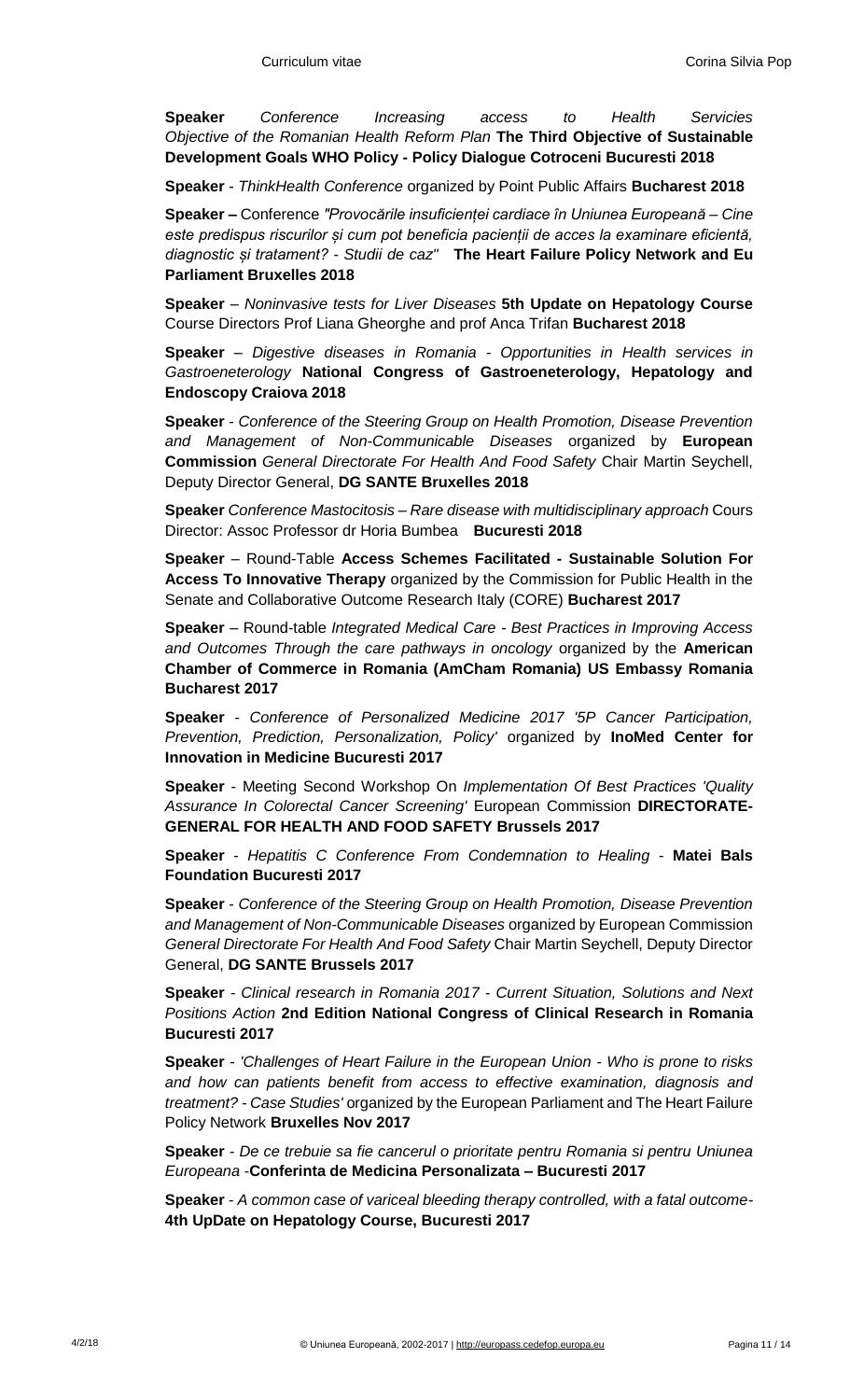**Speaker** *- Should we treat patients with low fibrosis? A scientific concern or a health economics debate?* **National Congress of Gastroeneterology, Hepatology and Endoscopy Bucuresti 2017**

**Seaker** *- Paradoxical inflammation induced by anti-TNF agents in patients with IBD*  **Romanian Crohn's and Colitis Club (RCCC) VIIIth Annual IBD Symposium Bucuresti 2016**

**Speaker** *- Assessment of General Risk in NAFLD - Strategies for* Prevention *and Screening* **- Al XXXVI-lea Congres Naţional de Gastroenterologie, Hepatologie si Endoscopie digestivă Cluj 2016**

**Speaker** *- Etiopathogenic treatment in cirrhosis - Window of opportunity for Liver Fibrosis Reversibility* **National Congress of Gastroeneterology, Hepatology and Endoscopy Cluj 2016**

**Speaker** *- Îmbunătaţirea calităţii vieţii pentru persoanele cu boli inflamatorii intestinale"*  **Ziua Internaţională a luptei împotriva Bolilor Inflamatorii Intestinale Bucuresti 2016**

**Speaker** *- Special Symposium Access to Biologic Therapies in Romania* **-** InoMed Centrul pentru Inovatie in Medicina **Bucharest 2016**

**Speaker** *- Diabetul in sarcina: actualitati in diagnostic si tratament* **Congresul National de Medicină Internă Călimănesti CNMI 2016**

**Speaker** *Infectia bacteriana in ciroza* **Congresul National de Medicină Internă Călimănesti CNMI 2016**

**Speaker** *Personalised Medicine* **-** Cotroceni Palace Bucharest InoMed Centrul pentru Inovatie in Medicina **Bucuresti 2016**

**Speaker** *Insuficienţa cardiacă in România -* The Heart Failure Policy Network si Comisia pentru Sănătate şi Familie a Camerei Deputaţilor - **Bucuresti 2016**

**Speaker** *Abordarea multidisciplinară în lupta cu cancerul* - Asociatia Neolife- Medical Center Comisia pt sanatate a Senatului **Bucuresti 2016**

**Speaker** *Intestinal Complication in IBD* **Al VII-lea Simpozion National de Boli Inflamatorii RCCC Fundata 2015**

**Speaker** *Hemoragia Digestivă la pacient cu ciroză* **Conferinţa Natională Medicina Bazată pe Dovezi editia a XII-a Bucurest i 2015**

**Speaker** *Valoarea Corelatiilor Anatomo-Clinice, Histologice si Moleculare în Prognosticul Cancerului Colorectal* **Congresul National de Anatomie Bucurest i 2015**

**Speaker** *A case Of Influenza-Induced Toxic Megacolon Interrupting The Successful Course Of Ulcerative Colitis* **International Expert Connection for IBD Bucuresti 2015**

**Speaker** *Ficatul si Sarcina* **Congresul Nati onal de Medicină Internă Călimănest i CNMI 2015**

**Speaker** *Hipertensiunea Portală si Hemoragia Variceală* **Congresul Nati onal de Medicină Internă Călimănesti CNMI 2015**

**Speaker** *Hiposodemia în Ciroză* **Congresul Nati onal de Medicină Internă Călimănest i CMNI 2014**

**Speaker** *Boala Inflamatorie Intestinală Epidemiologie, patogeneză obiective si decizie terapeutică* **Ziua Medicului Internist Bucuresti 2014**

**Speaker** *Concepte Moderne in Managementul Pancreatitei Acute* **Simpozionul ARDS cu tema Pancreatita Acută severă - o abordare multidisciplinară 2014**

**Speaker** *Managementul Durerii Abdominale Maligne din perpectiva gastroenterologului*  **Congresul ARSD cu tema Durerea viscerală Bucuresti 2013**

**Speaker** *Abordări diagnostice şi terapeutice în urgenţele dureroase abdominale*  **Congresul ARSD cu tema Durerea viscerală Bucuresti 2013**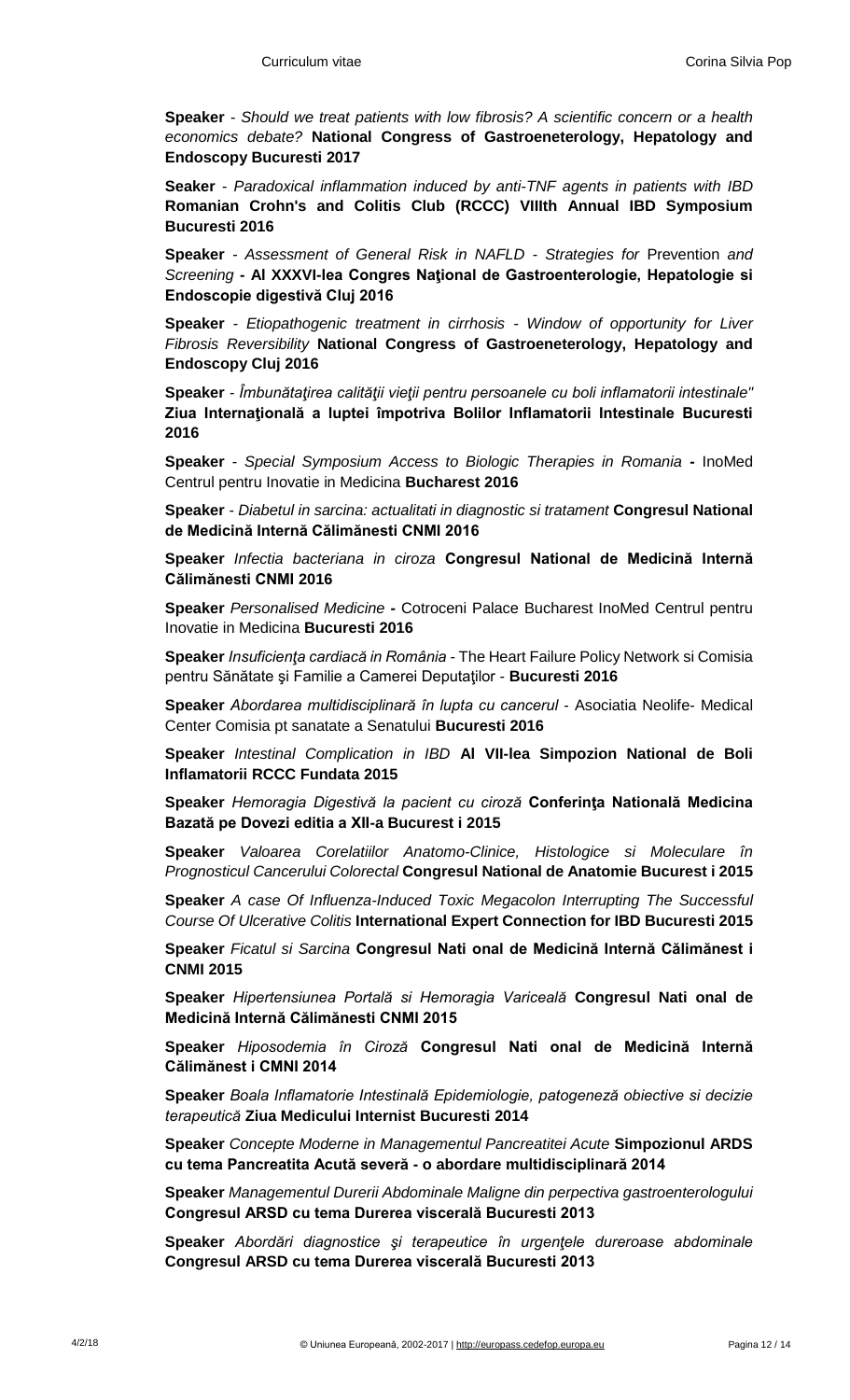**Speaker***.Patogeneza Hepatitei Alcoolice* **Congresul National de Medicină Internă Călimănesti CMNI 2013**

**Speaker** *Strategia terapeutică în fata unui GISTrezecabil* Carmen Fierbinţeanu Braticevici **Conferinţa de Oncologie Digestivă Franco- Română 2012**

**Speaker** *Amazing Medical Race* masa rotunda, **A XVI-a editie Congres National pentru Studenti si Tineri Medici, Bucuresti 2012**

**Speaker** *Workshop "Dr House"* **A XV-a ediţie a Congresului Naţional pentru Studenţi şi Tineri Medici, Bucuresti 2011**

**Speaker** *Perspective Terapeutice in Fibroza Hepatică,* D Andronescu; **Al XIX-lea Congres National de Hepatologie Bucuresti 2009**

**Speaker** *De la diagnostic la Tratament in hemoragia digestivă superioară* **Congresul National de Medicină Internă Călimănesti CNMI 2009**

**Speaker** *Diagnosticul Cancerului colorectal* **Zilele Medicover 2008**

**Speaker** *Actualităt în diagnosticul si tratamentul peritonitei bacteriene spontane* **Al IXlea Congres National de Medicină Internă cu Participare Internati onală Calimanesti CNMI 2008**

**Speaker** *Encefalopatia hepatică minimă* **The XVII National Congress of Hepatology, Bucharest 2008**

**Speaker** *Cancerulpancreatic - actualităt* Al X-lea **Simpozion National "Prof.Dr.Dimitrie Gerota", 2007**

**Speaker** *Actualităt în dg si tratamentul cancerului de pancreas* **Al XXVIII-lea Simpozion Nati onal cu participare internaţională de Gastroenterologie, Hepatologie, si Endoscopie Digestivă, Sibiu 2007**

**Speaker** *Preventia primară si screeningul cancerului colorectal* **Al VIII-lea Congres Nati onal de Medicină Internă cu Participare Internati onală, Calimanesti CNMI 2007**

**Speaker** *Aspecte terapeutice moderne in Hepatita cronică cu virus C* D. Andronescu, Intalnirea lunară a **Societătii Române de Medicină Internă, Bucuresti 2007**

**Speaker** *Boala Wilson* **Al XVI-lea Congres Nati onal de Hepatologie, Bucuresti 2006**

**Speaker** *Tumorile pancreatice neoplazice* **Al IX-lea Simpozion Nati onal Prof Dr D Gerota, Brasov 2006**

**Speaker** *Ficatul în sarcina* **Al VII-lea Congres Nati onal de Medicină Internă, Calimanesti CNMI 2006**

**Speaker** *Rolul amoniacului în patogeneza encefalopatiei hepatice* **Congresul Nati onal de Hepatologie, Bucuresti 2005**

**Speaker** *Rolul medicului de familie si al medicului specialist in Eradicarea infectiei cu HP* **Conferinta Rolul infectiei cu HP în etiopatogenia afectiunilor digestive Constanta 2000**

**Speaker** *Rolul tratamentului antioxidant cu "Hepanox" in prevenirea leziunilor hepatice postischemice* **Conferinta Natională de Medicină Internă Bucuresti 2000**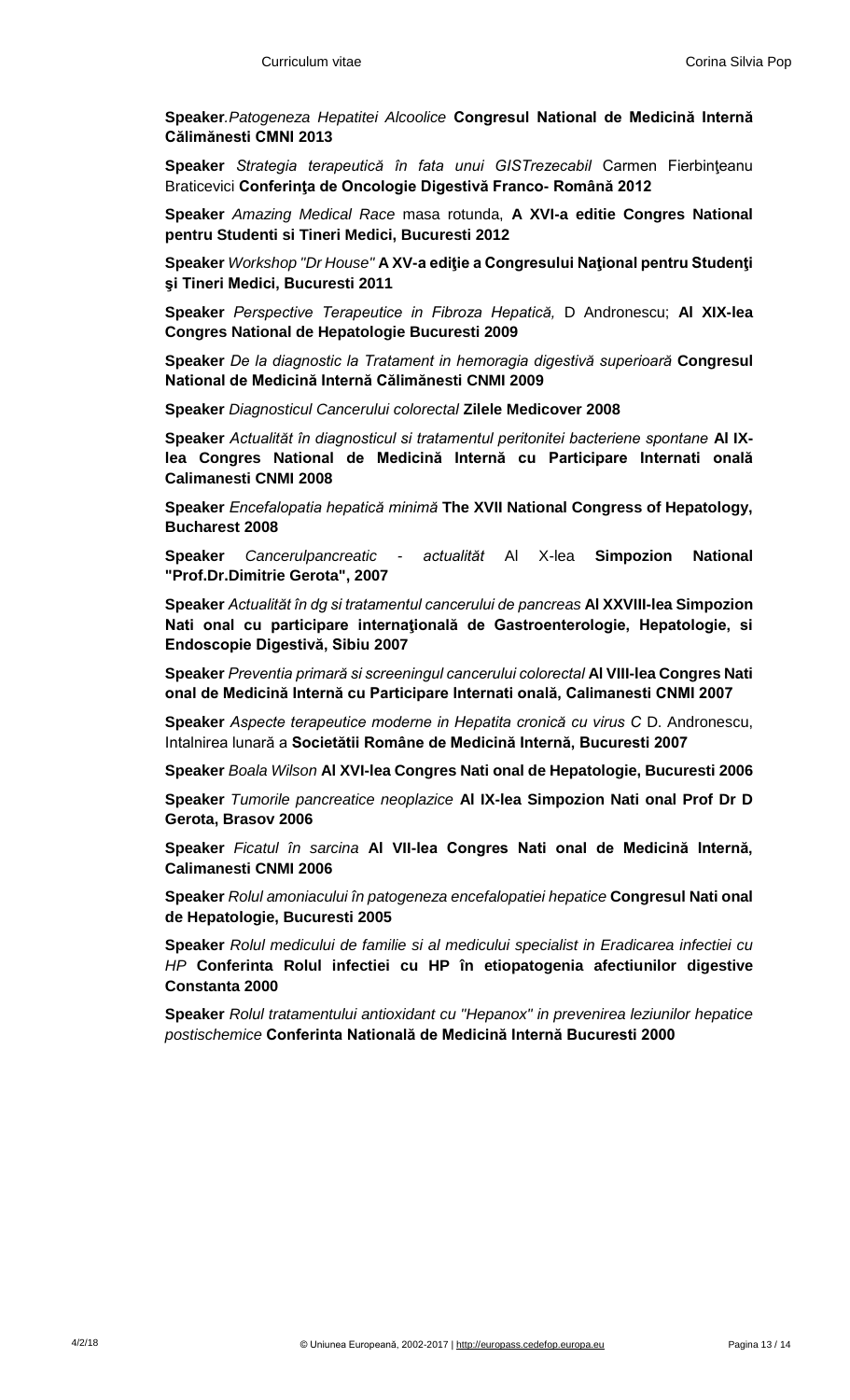**Principal Investigator** *A Phase 2b, Multicenter, Randomized, Doubleblind, Placebo controlled,RIVAROXABAN in subjects with heart failure*  RIVAROXHFA3001 Commander HF: 2015- - ONGOING **PI - Principal Investigator** *A Phase 2b, Multicenter, Randomized, Double-blind, Placebo controlled, Parallel-group, Dose-response Study Evaluating the Efficacy and Safety of JNJ-54781532 in Subjects with Moderately to Severely Active Ulcerative Colitis* 2013-2014

**PI - Principal Investigator** *A Phase 2b, Multicenter, Randomized, Double-blind, Placebo controlled, Parallel-group, RIVAROXDVT3002:*

## PARTICIPATION IN PROJECT

*Medically Ill Patient Assessment of Rivaroxaban Versus Placebo in Reducing Post-Discharge Venous Thrombo-Embolism Risk (MARINER)* in desfaşurare

**PI - Principal Investigator** *Efficacy and Safety of Aprotecol versus Simethicone in the Treatment of Functional Abdominal Bloating: A Multicenter, Randomized, Double-Blind, Parallel Group, Active Controlled Clinical Study (ESCAPE).* in desfaşurare

**PI - Principal Investigator** *Phase III randomized,double-blind, dose-response, stratified, placebocontroled, to asses the effectiveness of Gelatine Tannate plus Inuli in the control of symptoms of patients with diarrhoea- predominant Irritable Bowel Syndrome* 2013-2014

**Investigator** *A Multicentre, Randomized, Double-Blind, Placebo-Controlled, Pararallel-Group Study of oral CP-690, 550 as a maintenance therapy in subjects with ulcerative colitis* 2012-in desfasurare

**Investigator** *Phase IIIrandomized,double-blind, dose-response, stratified, placebo -controled, study evaluating the safety and efficacy of SPD-476 vs placebo over 104 weeks in the prevention of recurrence of diverticulitis* 2009-2010

**Investigator** *Efficacy and safety of oral budesonide-MMX 3mg and 9mgER tabl in subj with mild or moderate active ulcerative colitis; a pilot dose-finding multicentre study vs placebo* 2008-2010

**Investigator** *Multicentre randomized double-blind active control 96 weeks phaseIII trial of The efficacy and safety of clevudine compared with adefovir at weeks 48 and 96 in nucleoside treatment-naive pacients with HBeAg positive chronic hepatitis due to hepatitis B virus* 2008-2010

**nvestigator** *Phase III Study Evaluating The efficacity and safety of Olmesartan Medoximil/hydrochlorothiazide 40.12,5 combination therapy versus OlmesartanMedoximil 40mg monotherapy in patients with Essential Hypertension. A randomised, double blind, multicentre,multinational,parallel group study.* 2006-2007

**Investigator** *A double blind multicentre, multinational, randomised, duble blnd, three arm parallel group comparative study of the efficacity,safety and toleranceof oral NXL103 (500mg twice daily) versus NXL103 (600mg twice daily) versusoral amoxicillin (1000mg three times daily) in the treatment of community acquired pneumonia in adults* 2006-2007

**Investigator** *A multicentre, randomised, double blind, parallel group, placebocontrolled study including an additional open label tiotropium group,to asess the efficacity, safety and tolerability of different doses of orally inhaled AD237 administered for 28days in subjects with COPD* 2005-2006

**Investigator** *A 6 month study to compare the efficacity and safety of 9ug formoterolbid eith placebo bid in patient with COPD.* 2000-2002

**Investigator** *Randomised double blind therapeutic comparison of low molecular thimic Peptide,5FU and Folinic Acid versus placebo, 5FU, Folinic Acid In patients with metastatic colorectal carcinoma in stage Dukes 4* 2000-2003

**Investigator** *Efectul preparatului Bekunis Visacodil comparativ cu Bekunis-Senna la pacientii cu constipatie cronică de cauză neurogena* 2000-2001

## CONGRESS PARTICIPATION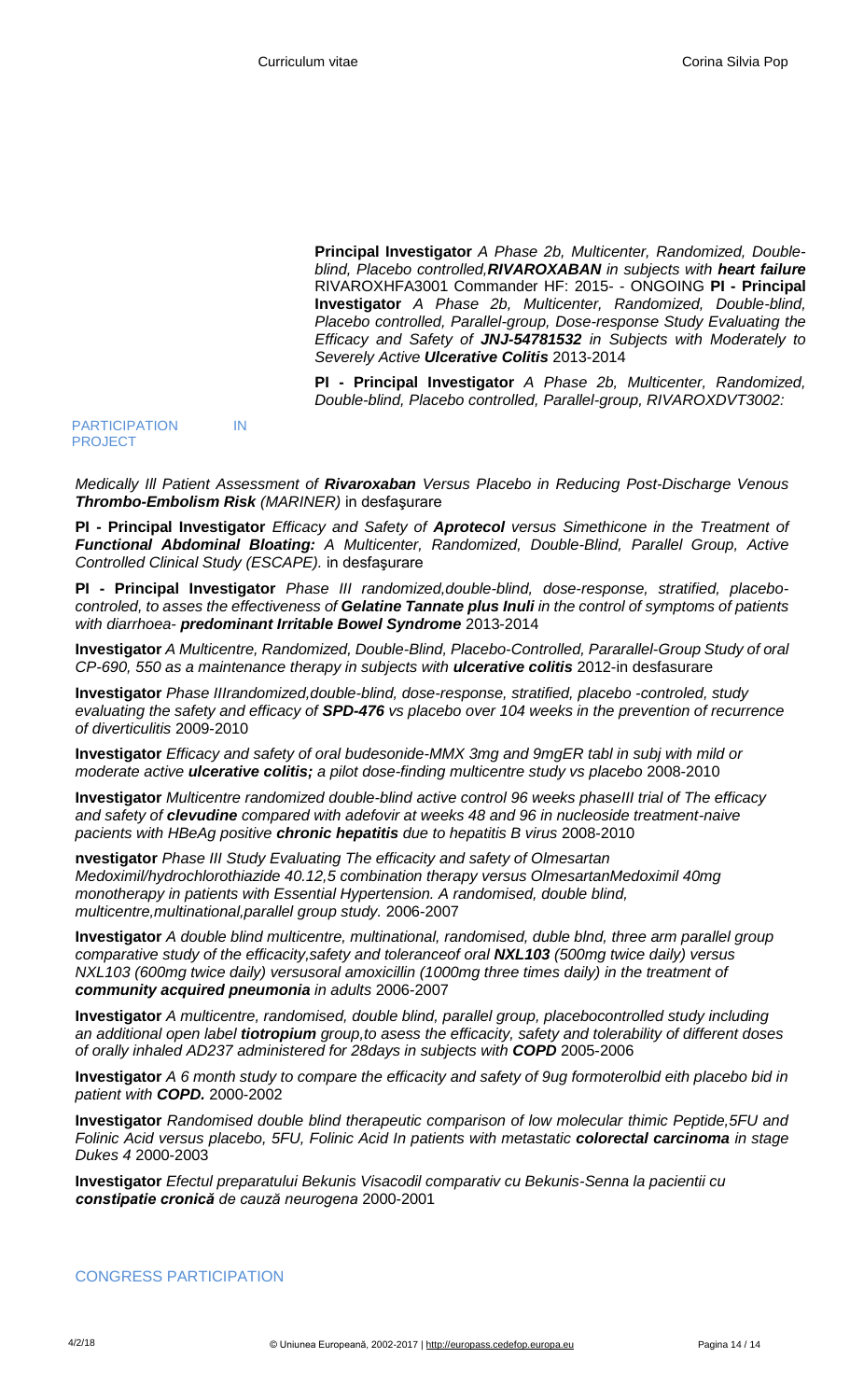- The second European Policy Summit dedicated to the elimination of the Hepatitis C Virus (HCV) in Europe
- Carol Davila University of Medicine and Pharmacy Congress 2018
- WHO Meeting on Sustainable Development with the participation of the Director General WHO for Europe
- Congresul National de Cercetare Clinica din Romania Editia a Il-a , Bucuresti 2017
- Congresul National de Cercetare Clinica din Romania Bucuresti 2018
- Conferinta de Medicina Personalizata Bucuresti 2017
- WHO European meeting of National NCD directors and programme managers, Moscova 2017
- 1st GENCAD conference: *"Gender and health - a challenge for the 21st century"* March 2017, Brussels
- *participant* Masa Rotunda *"Securitate însănătate.Protecţia datelor personale: proceduri şi responsabilităţi. organizata de* New Strategy Center noiembrie **2017** Bucuresti
- United European Gastroenterology week UEGW 2009 Londra
- United European Gastroenterology week UEGW 2012 Amsterdam
- United European Gastroenterology week UEGW 2013 Berlin
- United European Gastroenterology week UEGW 2014 Viena
- Gender and health a chalenge for de 21st century Brussels 2017
- MEP FRIENDS at the Liver Group Brussels 2017
- Congresul Naţional de Gastroenterologie, Hepatologie si Endoscopie digestivă Sibiu 2007
- Congresul Naţional de Gastroenterologie, Hepatologie si Endoscopie digestivă Sibiu 2009
- Congres Naţional de Gastroenterologie, Hepatologie si Endoscopie digestivă Târgu Mures 2012
- Congres Naţional de Gastroenterologie, Hepatologie si Endoscopie digestivă Timisoara 2013
- Congres Naţional de Gastroenterologie, Hepatologie si Endoscopie digestivă Oradea 2014
- Congres Naţional de Gastroenterologie, Hepatologie si Endoscopie digestivă Iasi 2015
- Congres Naţional de Gastroenterologie, Hepatologie si Endoscopie digestivă Cluj 2016
- Congres Naţional de Gastroenterologie, Hepatologie si Endoscopie digestivă Bucuresti 2017
- Congres Naţional de Gastroenterologie, Hepatologie si Endoscopie digestivă Craiova 2018
- Congresul National de Medicină Internă Călimănesti CNMI 2007
- Congresul National de Medicină Internă Călimănesti CNMI 2008 Congresul National de Medicină Internă Călimănesti CNMI 2009
- Congresul National de Medicină Internă Călimănesti CNMI 2013
- Congresul National de Medicină Internă Călimănesti CNMI 2014
- Congresul National de Medicină Internă Călimănesti CNMI 2015
- Congresul National de Medicină Internă Călimănesti CNMI 2016
- Congresul National de Medicină Internă Călimănesti CNMI 2017
- Congresul National de Medicină Internă Călimănesti CNMI 2018
- Annual Symposium on Inflammatory Bowel Disease Sibiu RCCC 2013
- Annual Symposium on Inflammatory Bowel Disease RCCC 2014
- Annual Symposium on Inflammatory Bowel Disease RCCC 2015
- Annual IBD Symposium RCCC 2016
- Annual Symposium on Inflammatory Bowel Disease RCCC 2017
- Annual Symposium on Inflammatory Bowel Disease RCCC 2018
- Inaugural Course Uptodate on Hepatology Viral Hepatitis and Liver Cirrhosis Bucharest 2014
- Second edition Uptodate on Hepatology Viral Hepatitis and Liver Cirrhosis Bucharest 2015
- *3"<sup>1</sup>* Update on Hepatology Course Bucharest 2016
- 4<sup>th</sup> Update on Hepatology Course Bucharest 2017
- 5<sup>th</sup> Update on Hepatology Course Bucharest 2018
- Actualitati in Gastroenterologie Bucuresti 2016
- Actualitati in Gastroenterologie, editia a III-a Bucuresti 2017
- Pancreatic Disease Course & EUS Workshop Bucharest 2014
- Simpozionul Terapii biologice in Medicina Interna Ziua Medicului Internist Bucharest 2014
- Premier Course Intensif Franco Roumain D'oncologie Digestive Bucharest 2012
- Zilele Spitalului Universitar Bucuresti 2008
- Simpozionul Pancreatita acută severă o abordare mutidisciplinară Asoc Rom pt Studiul Durerii 2014
- Congresul National de Hepatologie Bucuresti 2005
- Congresul National de Hepatologie Bucuresti 2007
- Congresul National de Hepatologie Bucuresti 2008
- Congresul National de Hepatologie Bucuresti 2009
- Conferinta Naţională Durerea Viscerală Asociaţia Română pentru Studiul Durerii 2013
- Simpozionul Medical Synevo Bucuresti 2008
- Zilele Educaţiei Medicale SSMB Bucuresti 2011Congresul National pentru Studenti si Tineri Medici Bucuresti 2011
- Conferinta Internationala Restant 2014 Finantarea sănătăţii din Fonduri Europene Strucurale si de Investiţii 2014-2020 sub auspiciile Comisiei pentru Sănătate Publică din Senatul Romaniei
- Al IX-lea Simpozion Naţional Prof dr DIMITRIE GEROTA Brasov 2006
- Al X-lea Simpozion Naţional Prof dr DIMITRIE GEROTA Sibiu 2007
- The 17th World Congress of the Int Association of Surgeons Gastroenetrologist-Oncologist Bucharest 2007
- EASL Monothematic Molecular Basis of Liver diseases Wien 2008
- EASL Monothematic Conference Liver Disease in Rosource Limited Settings Bucharest 2015
- Congresul National de Anatomie Bucuresti 2015
- Conferinta Nationala Medicina Bazata pe Dovezi Bucuresti 2015
- Congresul National al Societatii Romane de Diabet, Nutritie si Boli Metabolice 2017
- Interdiab 2017